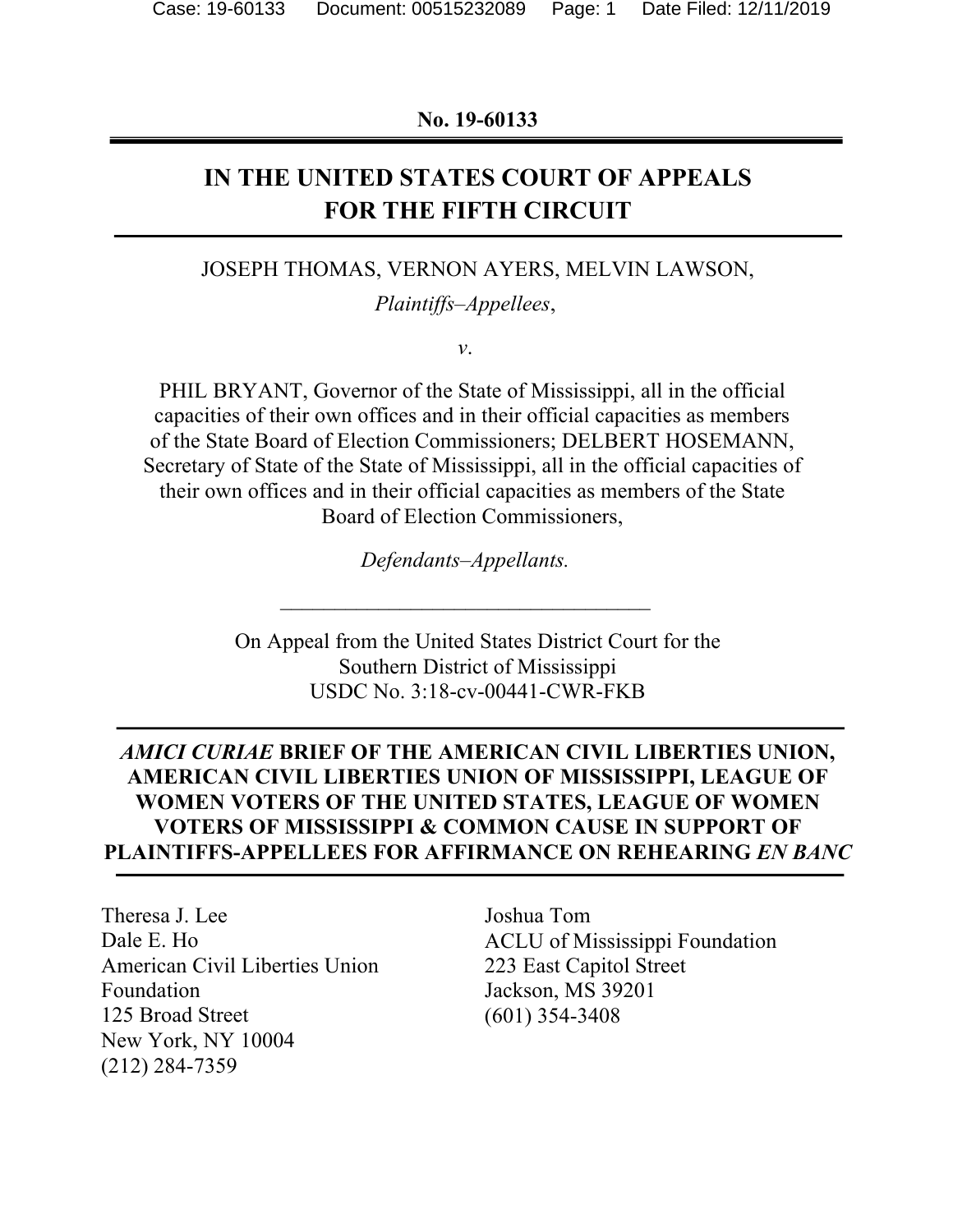Case: 19-60133 Document: 00515232089 Page: 2 Date Filed: 12/11/2019

### **CORPORATE DISCLOSURE STATEMENT**

Pursuant to Rule 26.1, the American Civil Liberties Union, the American Civil Liberties Union of Mississippi, the League of Women Voters of the United States, the League of Women Voters of Mississippi, and Common Cause have no parent corporations. The organizations are not subsidiaries or affiliates of any publicly owned corporations, and no publicly held corporation has any form of ownership interest, including ownership of any stock, in any of the organizations.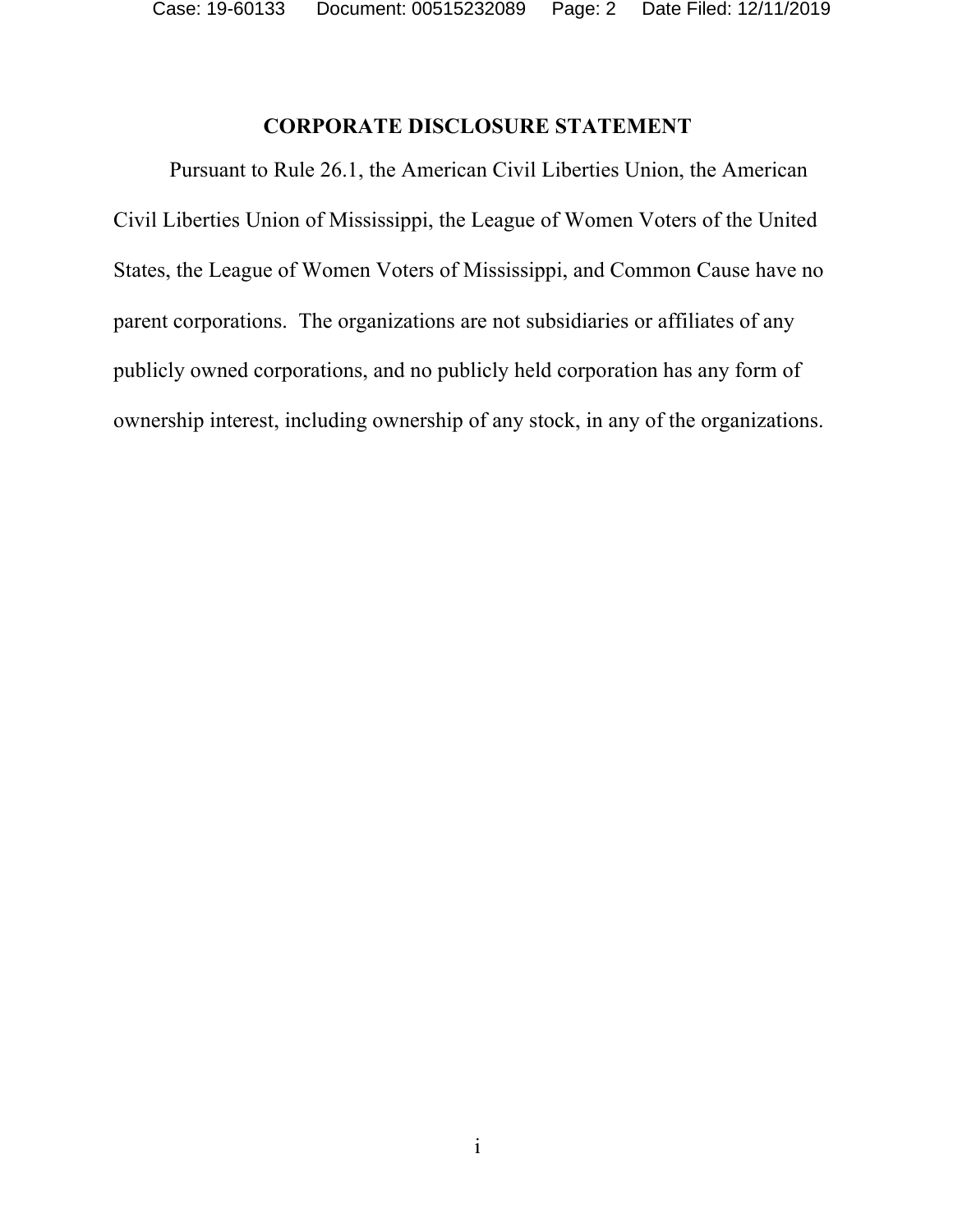Case: 19-60133 Document: 00515232089 Page: 3 Date Filed: 12/11/2019

#### **CERTIFICATE OF INTERESTED PERSONS**

The undersigned counsel of record certifies that the following listed persons as described in the fourth sentence of Fifth Circuit Rule 28.2.1 have an interest in the outcome of this case. In addition to those identified in the briefs of the Plaintiffs-Appellees and Defendants-Appellants, the following persons may have an interest in the outcome of this case:

American Civil Liberties Union (*amicus curiae*)

American Civil Liberties Union of Mississippi (*amicus curiae*)

League of Women Voters of the United States (*amicus curiae*)

League of Women Voters of Mississippi (*amicus curiae*)

Common Cause (*amicus curiae*)

Theresa J. Lee (counsel for *amici curiae*)

Dale E. Ho (counsel for *amici curiae*)

Joshua Tom (counsel for *amici curiae*)

November 29, 2019 Respectfully submitted,

*/s/ Theresa J. Lee* Theresa J. Lee American Civil Liberties Union Foundation 125 Broad St. New York, NY 10004 (212) 284-7359 tlee@aclu.org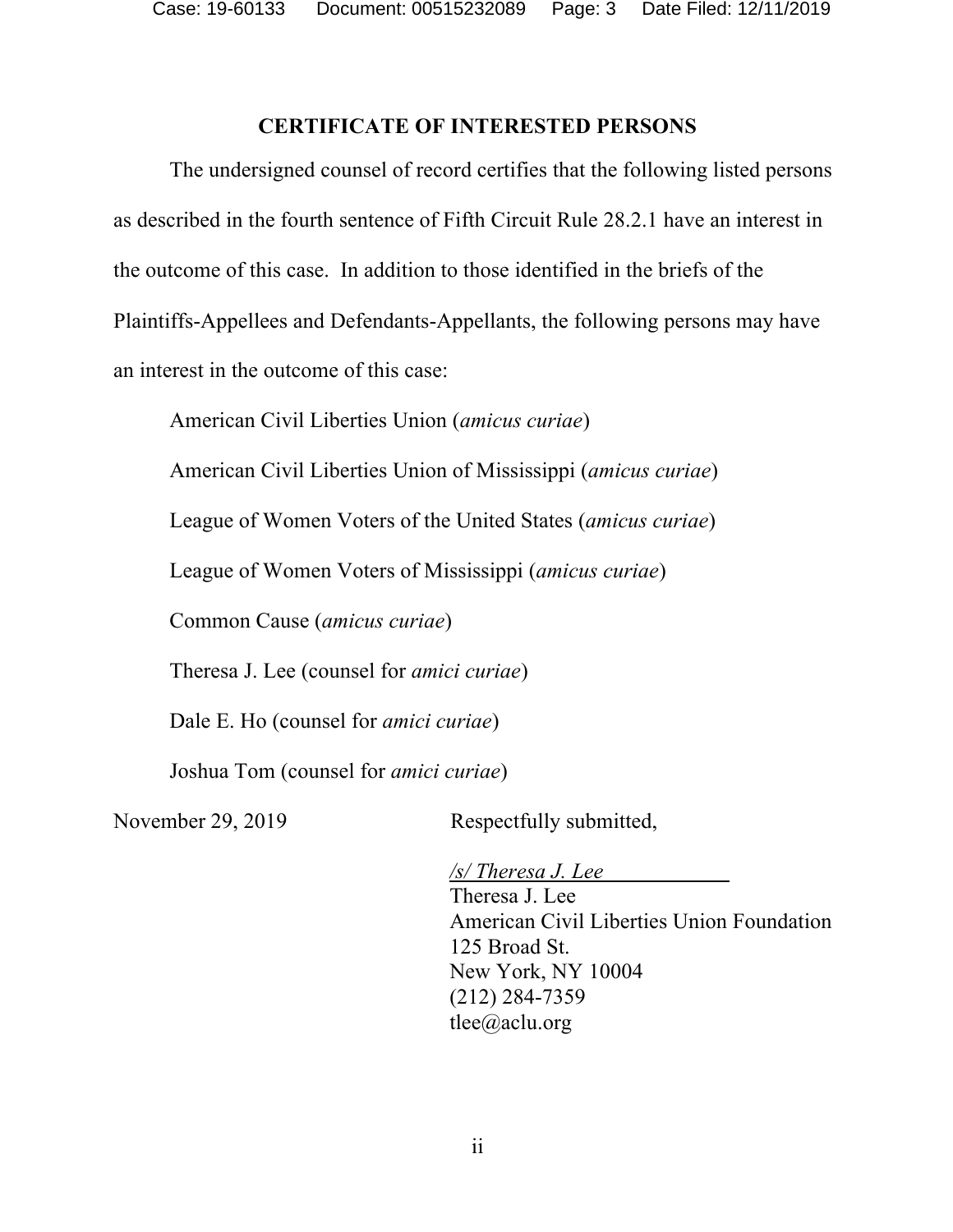## **TABLE OF CONTENTS**

| $\mathbf{I}$ .<br>Supreme Court Precedent and the Law of the Circuit Make Clear That<br>the Test for Assessing Vote Dilution Under Section 2 Remains the<br>Same Regardless of the Size of the Minority Population in a |
|-------------------------------------------------------------------------------------------------------------------------------------------------------------------------------------------------------------------------|
| A Bare Majority of the Voting-Age Population Is Not a Bar to<br>A.                                                                                                                                                      |
| The <i>Gingles</i> Preconditions Remain the Same Regardless of the<br><b>B.</b>                                                                                                                                         |
| $C$ .<br>Equality of Opportunity Is Based on the Totality of Circumstances,                                                                                                                                             |
| The Facts of This Case Do Not Require a Showing of Intentional<br>II.                                                                                                                                                   |
|                                                                                                                                                                                                                         |
|                                                                                                                                                                                                                         |
|                                                                                                                                                                                                                         |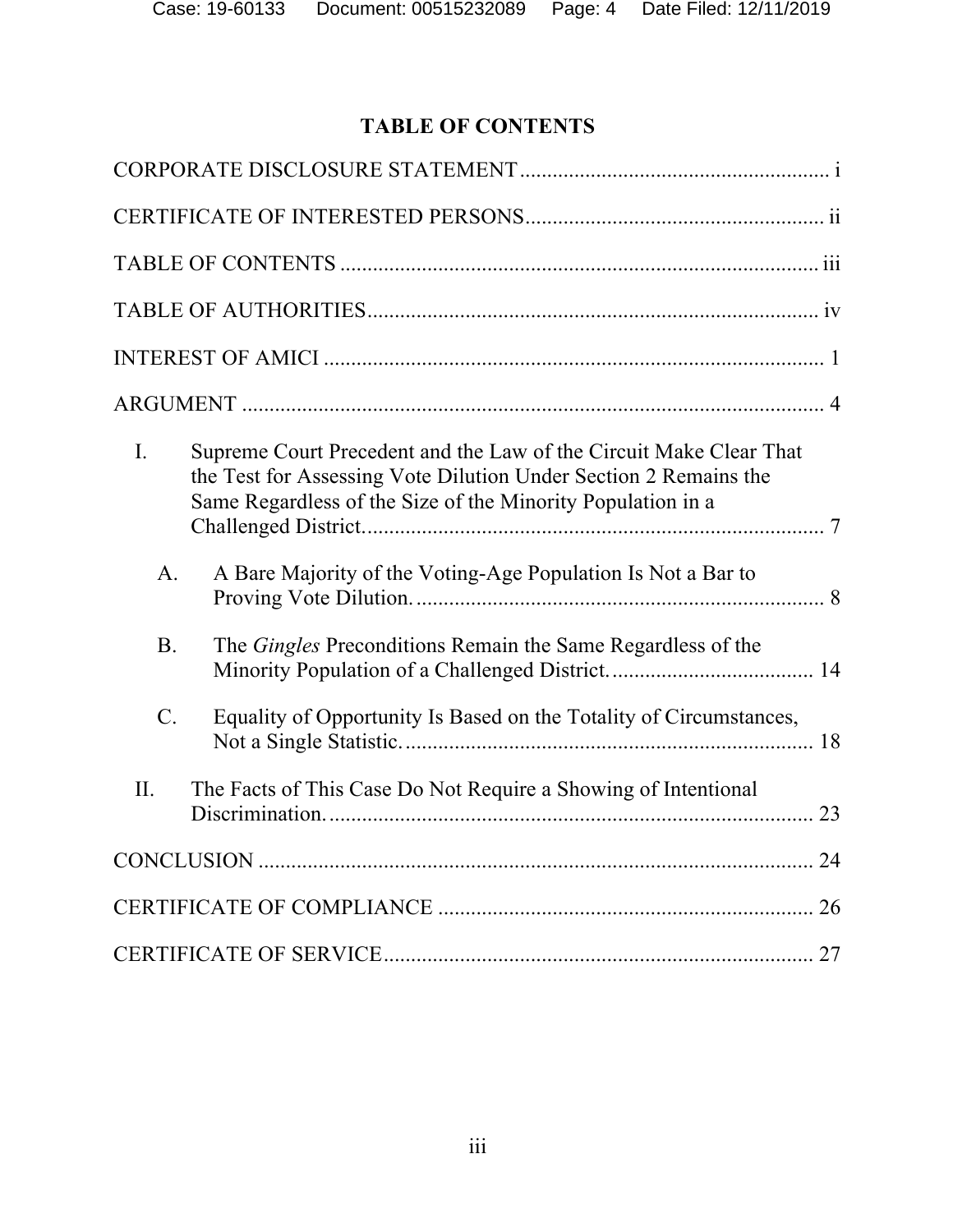## **TABLE OF AUTHORITIES**

## **Cases**

| Abbott v. Perez,                                                |  |
|-----------------------------------------------------------------|--|
| Baldus v. Members of Wisconsin Government Accountability Board, |  |
| Bartlett v. Strickland,                                         |  |
| Bone Shirt v. Hazeltine,                                        |  |
| Growe v. Emison,                                                |  |
| Jeffers v. Beebe,                                               |  |
| Johnson v. DeGrandy,                                            |  |
| Jones v. City of Lubbock,                                       |  |
| Ketchum v. Byrne,                                               |  |
| Kingman Park Civic Association v. Williams,                     |  |
| Kirksey v. Board of Supervisors of Hinds County,                |  |
| Kirksey v. Board of Supervisors of Hinds County,                |  |
| League of United Latin American Citizens v. Perry,              |  |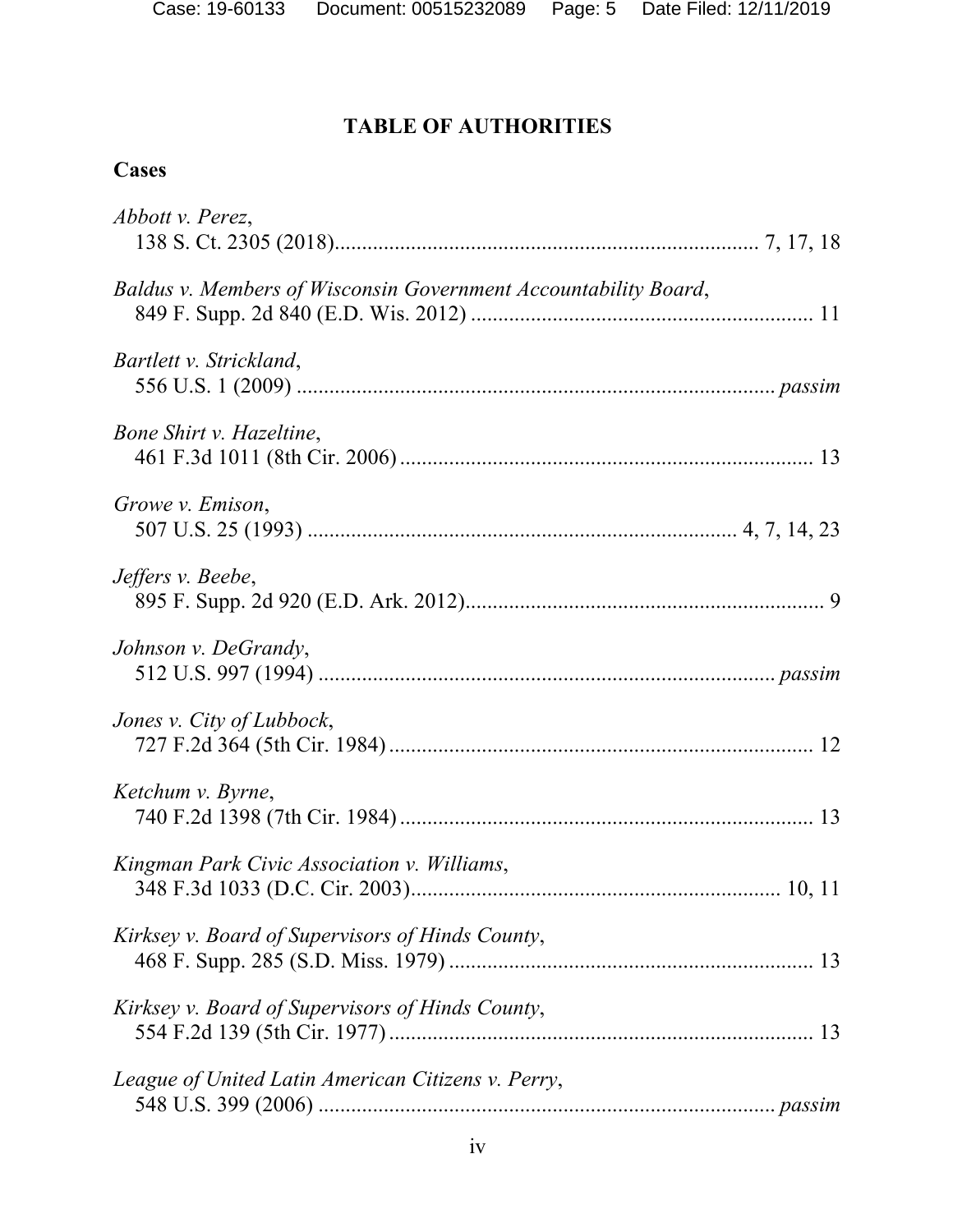| McGhee v. Granville County,                                                       |
|-----------------------------------------------------------------------------------|
| Meek v. Metropolitan Dade County,                                                 |
| Missouri State Conference of the NAACP v. Ferguson-Florissant School<br>District, |
| Monroe v. City of Woodville,                                                      |
| Perez v. Abbott,                                                                  |
| Pope v. County of Albany,                                                         |
| Rogers v. Lodge,                                                                  |
| Salas v. Southwest Texas Junior College District,                                 |
| <i>Shaw v.</i> Hunt,                                                              |
| Smith v. Brunswick County Board of Supervisors,                                   |
| Thornburg v. Gingles,                                                             |
| United States v. Blaine County,                                                   |
| United States v. Jackson,                                                         |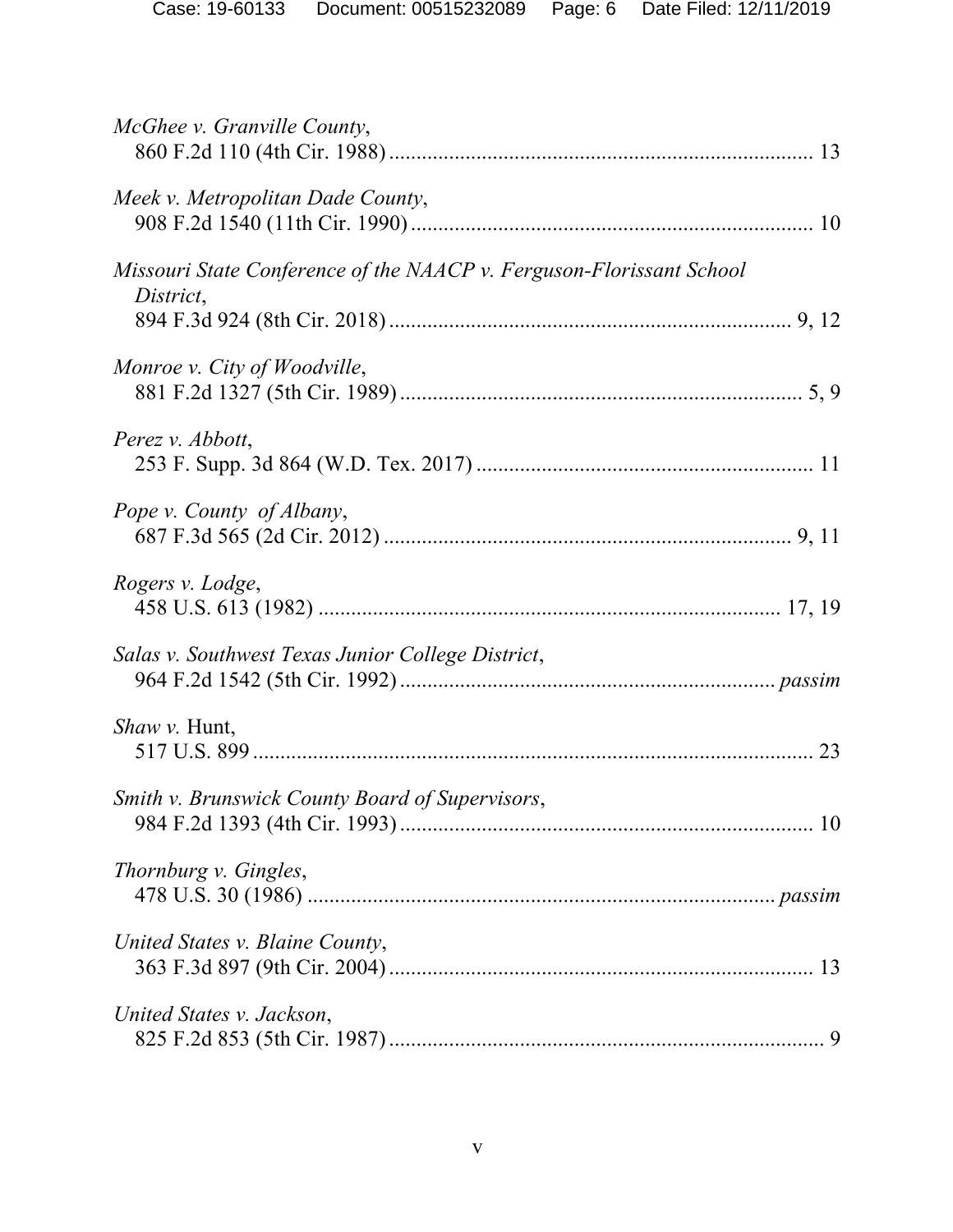| United States v. Reyna,                                             |
|---------------------------------------------------------------------|
| Valladolid v. City of National City,                                |
| Veasey v. Abbott,                                                   |
| Voinovich v. Quilter,                                               |
| White v. Regester,                                                  |
| Zimmer v. McKeithen,                                                |
| <b>Statutes</b>                                                     |
|                                                                     |
| <b>Other Authorities</b>                                            |
| American FactFinder, P10 Race for the Population 18 Years and Over, |
| <b>Rules</b>                                                        |
|                                                                     |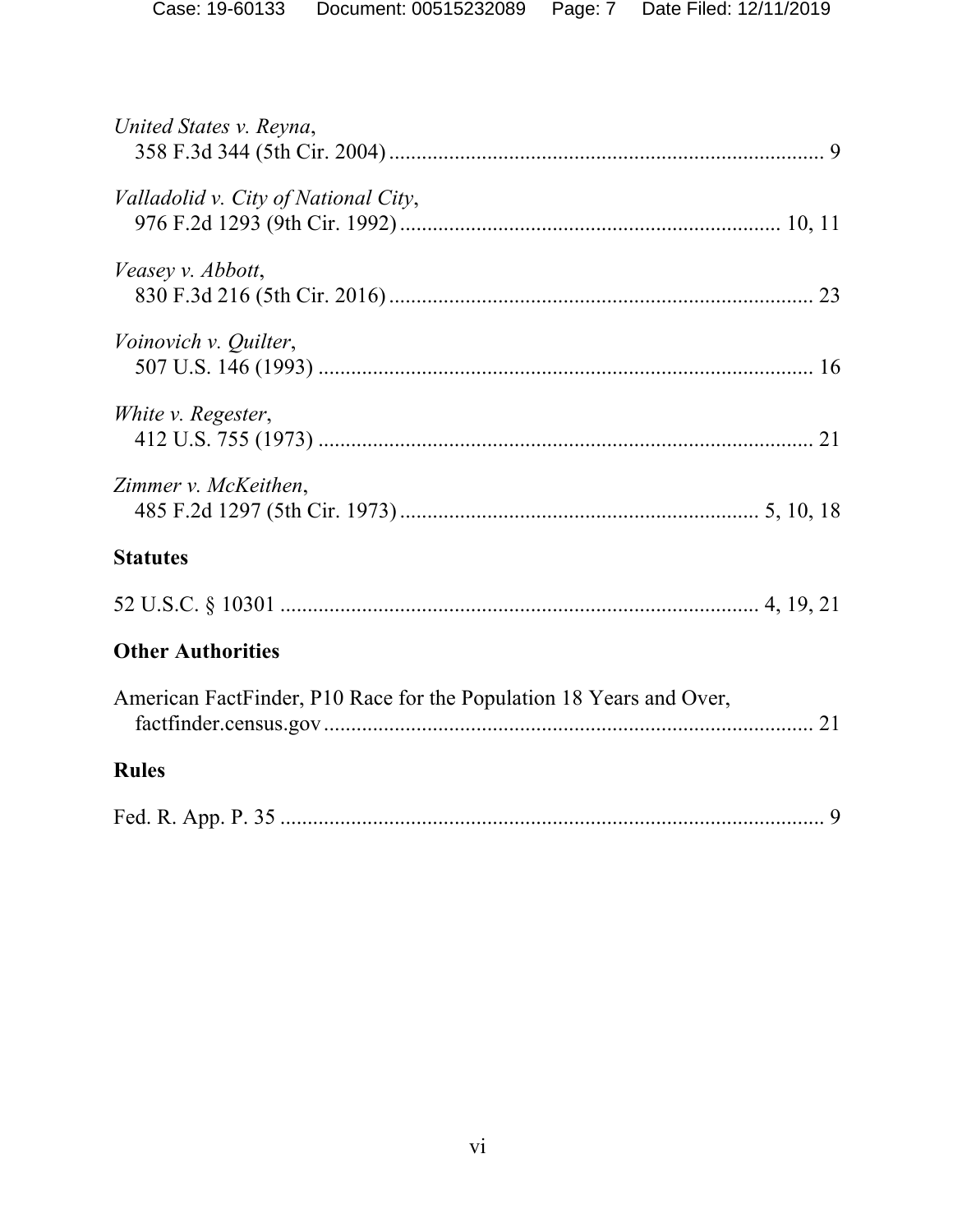### **INTEREST OF AMICI1**

The American Civil Liberties Union ("ACLU") is a nationwide, nonprofit, nonpartisan organization with approximately 1.75 million members, dedicated to protecting the fundamental liberties and basic civil rights guaranteed by the U.S. Constitution and our nation's civil rights laws. The ACLU of Mississippi is a statewide affiliate of the national ACLU, with approximately 1,500 members throughout the state. The ACLU Voting Rights Project has litigated more than 300 voting rights cases since 1965, including voting rights cases before this Court in which the ACLU served as an amicus. *E.g.*, *Patino v. City of Pasadena*, No. 17- 20030 (5th Cir. 2017); *Veasey v. Abbott*, No 14-41127 (5th Cir. 2015).

The League of Women Voters of the United States (the "League") is a nonprofit, non-partisan organization founded in 1920. The League encourages informed and active participation in government, works to increase understanding of major public policy issues, and influences public policy through education and advocacy. With state affiliates representing every state and the District of Columbia within the United States, the League also works to register voters, and to

<sup>&</sup>lt;sup>1</sup> *Amici* submit this brief pursuant to Federal Rule of Appellate Procedure 29(a) with the consent of all parties. Undersigned counsel for *amici curiae* certify that no party's counsel authored this brief in whole or in part; no party or party's counsel contributed money that was intended to fund preparing or submitting the brief; and no person other than the *amici curiae*, their members, or their counsel contributed money that was intended to fund preparing or submitting the brief. *See* Fed. R. App. P. 29(a)(4)(E).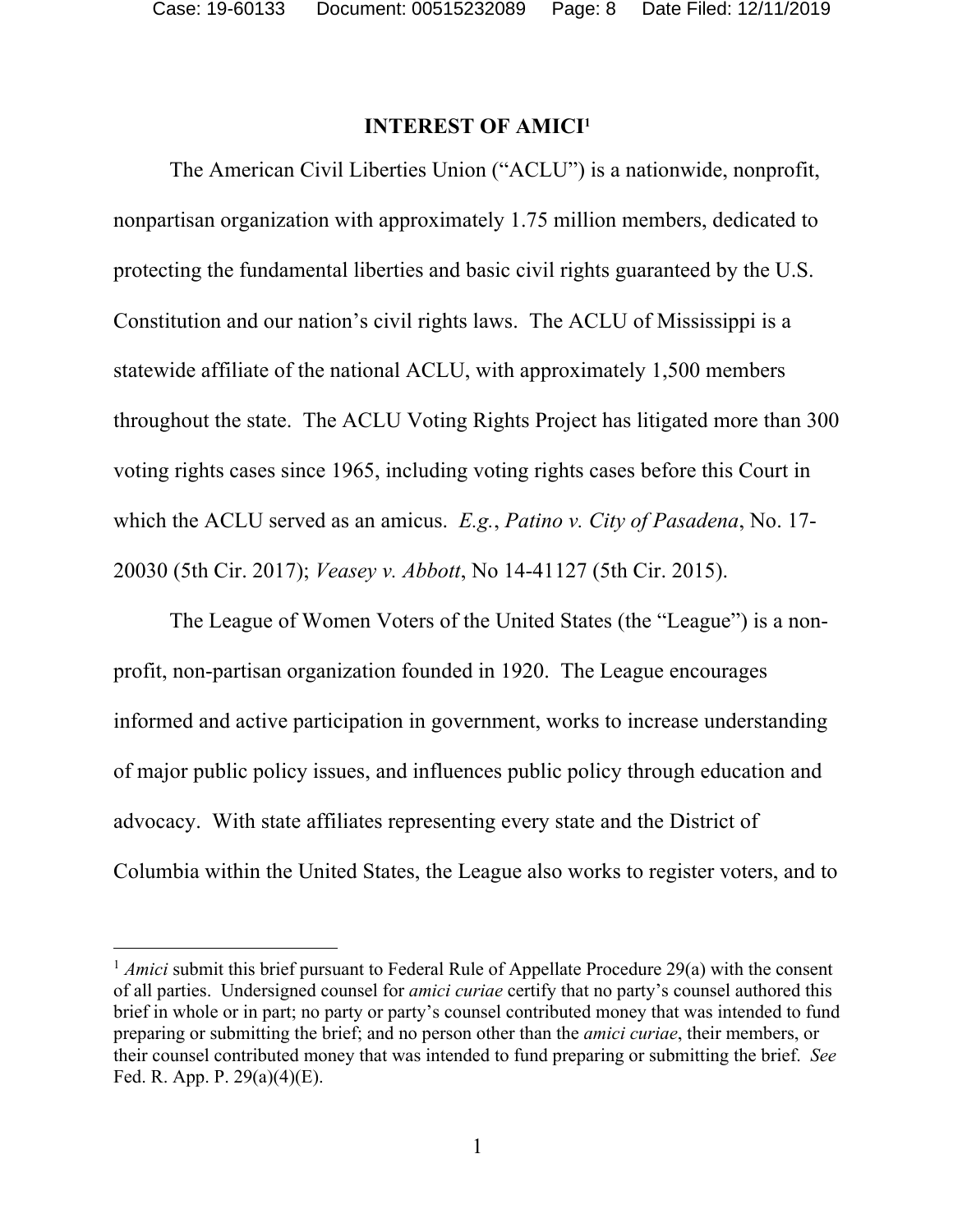provide voters with election information through voter guides as well as candidate forums and debates. The League of Women Voters of Mississippi ("LWV-MS") is a non-profit, non-partisan organization with five local League chapters throughout the State that encourages the informed and active participation of citizens in government. As part of a one-hundred-year-old national organization, LWV-MS is dedicated to ensuring that all citizens of Mississippi have equal access to the right to vote and are engaged with their local, state, and federal governments.

Common Cause is a nonpartisan democracy organization with 1.2 million members nationwide and local organizations in 35 states, including 3,400 members and supporters of Common Cause Mississippi. For decades, Common Cause has led efforts to pass reforms that make the drawing of voting districts fairer and more transparent, including the successful passage of ballot measures in Arizona, California, Colorado, Ohio, and other states to create processes for drawing districts that empower citizens to be active participants in our own representation.

*Amici* have a significant interest in the outcome of this case and in other cases concerning laws that impede on individuals' equal opportunity to participate in the political process and exercise their right to vote. The ACLU and its affiliates have litigated vote dilution claims under Section 2 of the Voting Rights Act throughout the country. *See, e.g.*, *Mo. State Conf. of the NAACP v. Ferguson-Florissant Sch. Dist.*, 894 F.3d 924 (8th Cir. 2018); *Large v. Fremont Cty.*, 670

2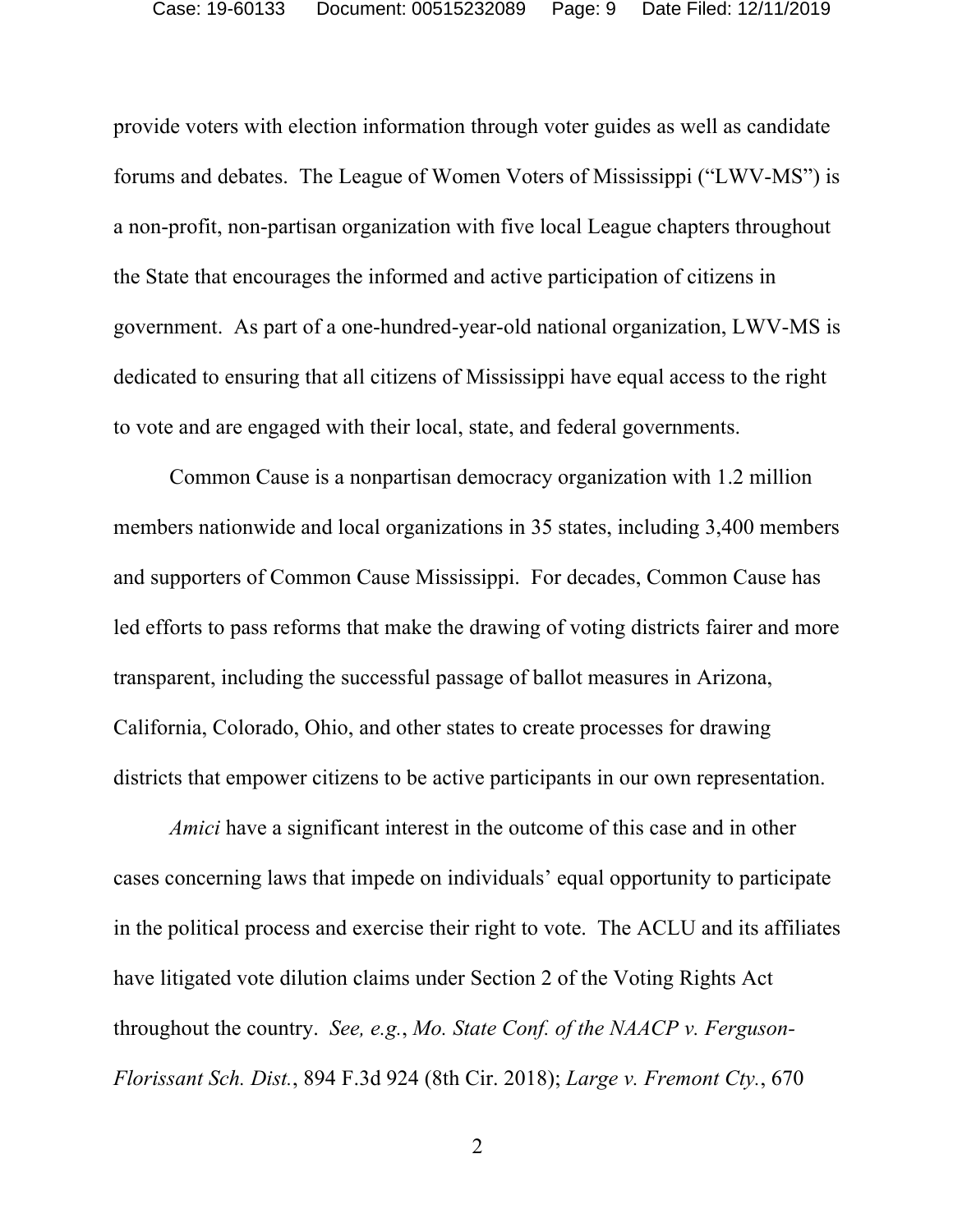F.3d 1133 (10th Cir. 2012); *Wright v. Sumter Cty. Bd. of Elections & Registration*, 301 F. Supp. 3d 1297 (M.D. Ga. 2018); *Montes v. City of Yakima*, 40 F. Supp. 3d 1377 (E.D. Wash. 2014); *Whitest v. Crisp Cty.*, No. 17-cv-109 (M.D. Ga. 2017); *Fraser v. Jasper Cty.*, No. 14-cv-2578 (D.S.C. 2014); *Jackson v. Bd. of Trs. of Wolf Point, Mt., Sch. Dist.*, No. 13-cv-0065 (D. Mt. 2014). Common Cause has also participated in lawsuits challenging vote dilution under both federal and state law. *See, e.g.*, *Common Cause v. Lewis*, No. 18 CVS 014001 (N.C. Sup. Ct. 2019); *Common Cause v. Rucho*, No. 16-cv-1026 (M.D.N.C. 2019); *League of Women Voters of Fla. v. Detzner*, No. SC14–1905 (Fla. 2015); *Abbott v. Perez*, Nos. 17- 586, 17-626 (U.S. 2018) (as *amicus curiae*).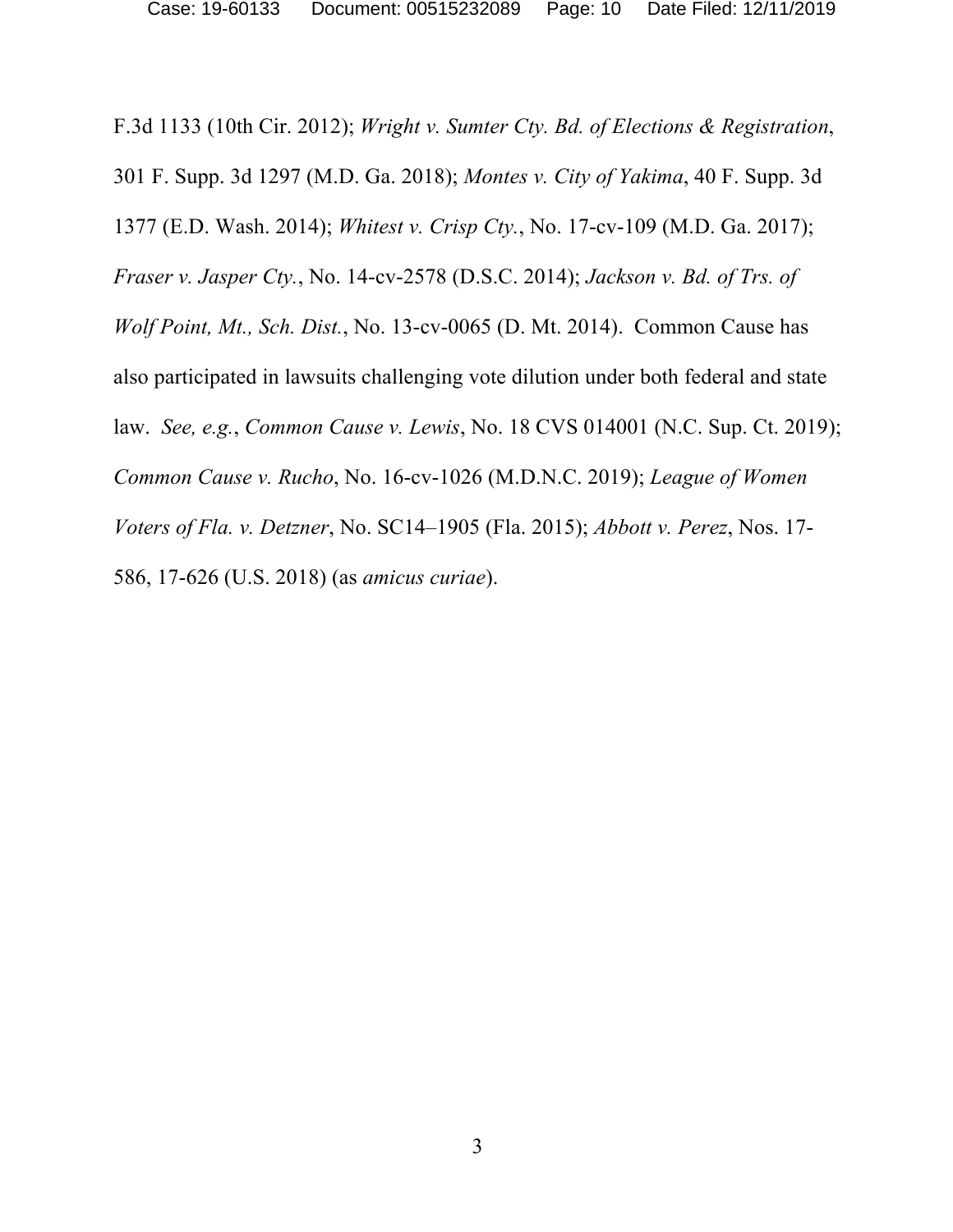#### **ARGUMENT**

Section 2 of the Voting Rights Act ("VRA") prohibits any "voting qualification or prerequisite to voting or standard, practice, or procedure . . . which results in a denial or abridgement of the right of any citizen of the United States to vote on account of race or color . . . ." 52 U.S.C.  $\S$  10301(a). Subsection 2(b) provides that a violation of Section 2's prohibition on discriminatory results "is established if . . . [minority voters] have less opportunity than other members of the electorate to participate in the political process and to elect representatives of their choice." *Id.* § 10301(b). The "essence" of a successful claim under this statute "is that a certain electoral law, practice, or structure interacts with social and historical conditions to cause an inequality in the opportunities enjoyed by black and white voters to elect their preferred representatives." *Thornburg v. Gingles*, 478 U.S. 30, 47 (1986). The Supreme Court and each of the Circuit Courts of Appeals, including this one, have all regularly applied the standard first laid out in *Gingles* and then specifically applied to single-member districts in *Growe v. Emison*, 507 U.S. 25, 40 (1993), and beyond, in assessing such claims.

In addition to barriers to voting itself, Section 2 prohibits "vote dilution," practices that minimize or cancel out the voting strength of racial or language minority voters. The Supreme Court has made clear that "[n]o single statistic provides courts with a shortcut to determine whether a set of single-member

4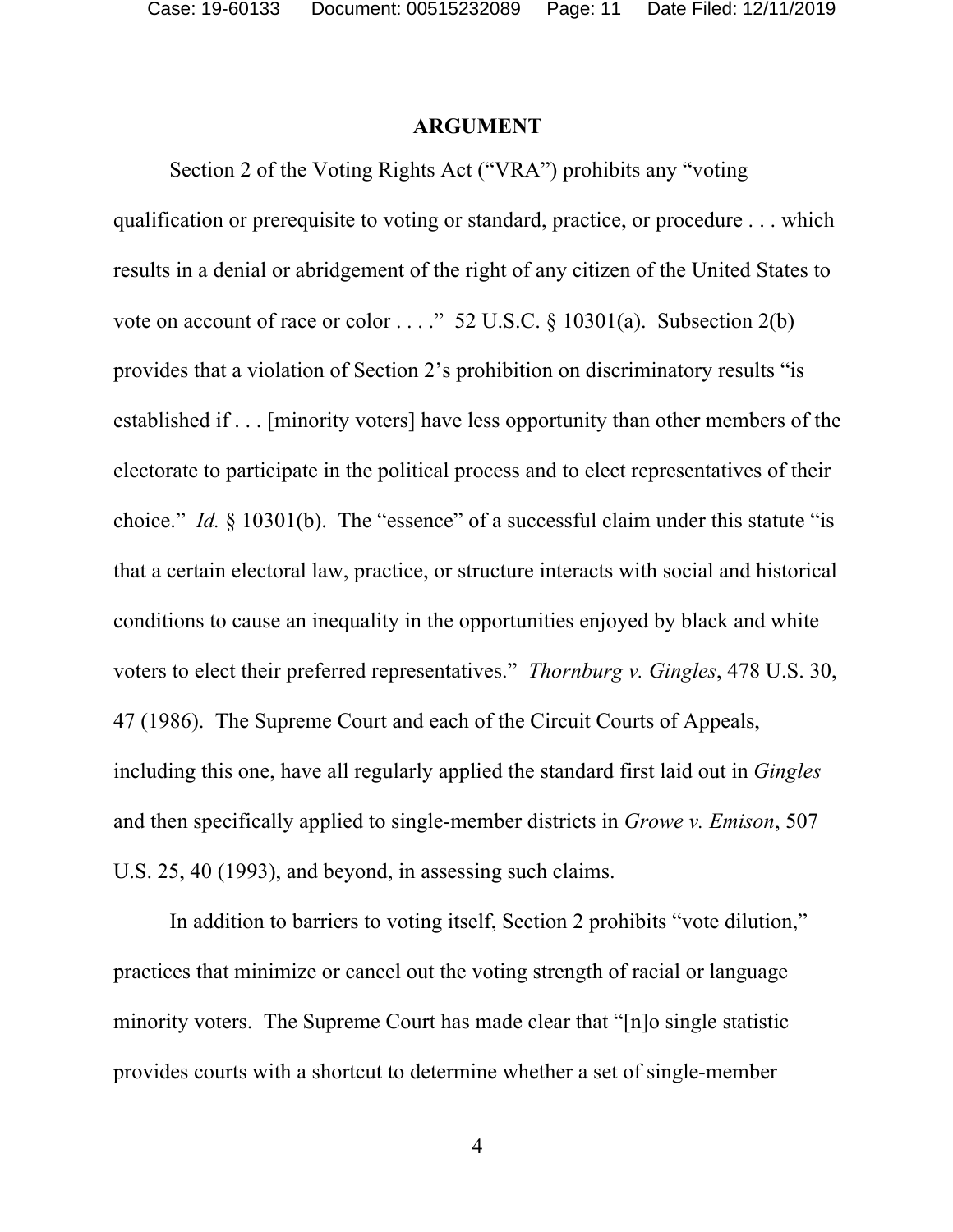districts unlawfully dilutes minority voting strength." *Johnson v. DeGrandy*, 512 U.S. 997, 1020–21 (1994). In some circumstances, it is "possible for a citizen voting-age majority to lack real electoral opportunity." *League of United Latin Am. Citizens v. Perry* ("*LULAC*"), 548 U.S. 399, 428 (2006). Accordingly, this Court and all but one of the Courts of Appeals to have considered the question have determined that plaintiffs are not prohibited from bringing a vote dilution claim simply because minority voters constitute a bare statistical majority of a district or jurisdiction. *See Salas v. Sw. Tex. Junior Coll. Dist.*, 964 F.2d 1542, 1549 (5th Cir. 1992); *Monroe v. City of Woodville*, 881 F.2d 1327, 1333 (5th Cir. 1989); *Zimmer v. McKeithen*, 485 F.2d 1297, 1300 (5th Cir. 1973); *see also infra* at 9–10.

In light of this consistent authority, the district court did not commit legal error by refusing to accord dispositive weight to the fact that Black voters comprise a bare numerical majority (50.77%) of the voting-age population of the challenged district. As the district court did not "misread[] the governing law," *DeGrandy*, 512 U.S. at 1022, in its identification and application of long-standing Supreme Court and Circuit precedent, "the clearly-erroneous test of Rule 52(a) is the appropriate standard for appellate review of a finding of vote dilution." *Gingles*, 478 U.S. at 79. Given the district court's findings that Black voters are electorally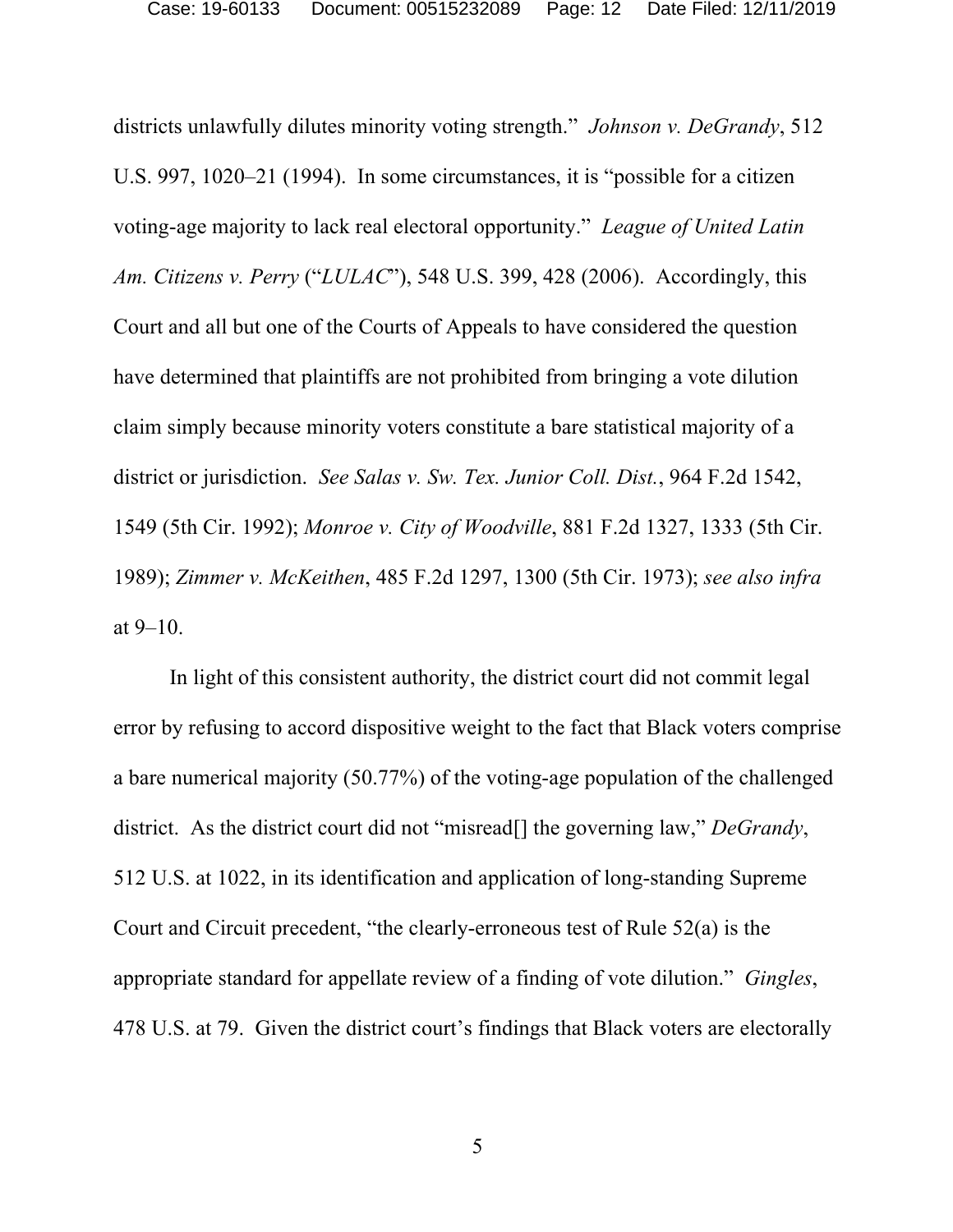disadvantaged under the totality of the circumstances, its holding that Black voters in District 22 lack equal electoral opportunity was not erroneous.

Furthermore, there can be no dispute that a Section 2 violation can be made solely on the basis of the results of the challenged law, without any showing of intent. *See, e.g.*, *Bartlett v. Strickland*, 556 U.S. 1, 10 (2009); *DeGrandy*, 512 U.S. at 1009 n.8, 1010; *Salas*, 964 F.2d at 1549. The fact that the district challenged in this case—Senate District 22—was drawn in such a way that African Americans constitute a bare statistical majority of the voting age population, but not a "numerical, *working* majority of the voting age population" in practice, *Bartlett*, 556 U.S. at 13 (emphasis added), does not mean that plaintiffs must establish discriminatory intent in order to succeed on their claim. Contrary to Defendants' apparent argument, En Banc Brief for the Appellants at 34, *Thomas v. Bryant*, No. 19-60133 (Oct. 23, 2019) [hereinafter Br.], courts always assess vote dilution claims under Section 2's results standard under the same totality of the circumstances test under which no single statistic is dispositive. The particular facts of this case do not somehow convert the Plaintiffs' claims into ones of intentional discrimination, and Section 2 does not require such a showing.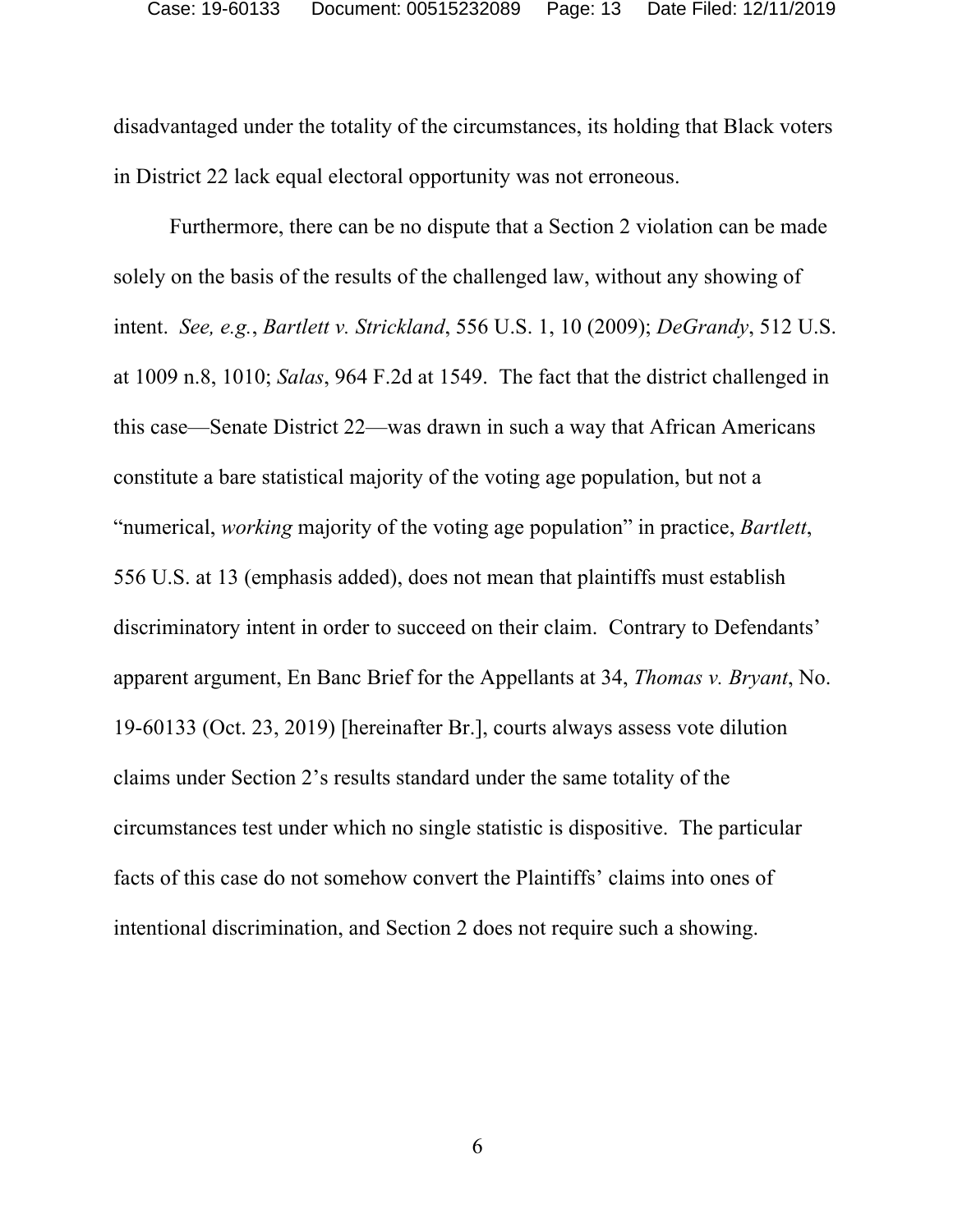### **I. SUPREME COURT PRECEDENT AND THE LAW OF THE CIRCUIT MAKE CLEAR THAT THE TEST FOR ASSESSING VOTE DILUTION UNDER SECTION 2 REMAINS THE SAME REGARDLESS OF THE SIZE OF THE MINORITY POPULATION IN A CHALLENGED DISTRICT.**

Since *Gingles*, the Supreme Court has "interpreted [Section 2's] standard to mean that, under certain circumstances, States must draw 'opportunity' districts in which minority groups form '*effective* majorit[ies].'" *Abbott v. Perez*, 138 S. Ct. 2305, 2315 (2018) (quoting *LULAC*, 548 U.S. at 426) (emphasis added). For a claim of vote dilution in a single-member district, the Supreme Court has held that, first, the minority group must show "that it is sufficiently large and geographically compact to constitute a majority in a single-member district." *LULAC*, 548 U.S. at 425 (quoting *DeGrandy*, 512 U.S. at 1006–07 (quoting *Growe*, 507 U.S. at 40 (in turn quoting *Gingles*, 478 U.S. at 50–51))). Second, the minority group must demonstrate "that it is politically cohesive." *Id*. And third, the minority group must establish "that the white majority votes sufficiently as a bloc to enable it . . . usually to defeat the minority's preferred candidate." *Id.* These preconditions do not change when assessing one single-member district, a handful of such districts, an entire state-wide plan, or at-large voting. *Cf. Bartlett*, 556 U.S. at 19 (declining to "depart from the uniform interpretation of § 2 that guided federal courts and state and local officials for more than 20 years").

7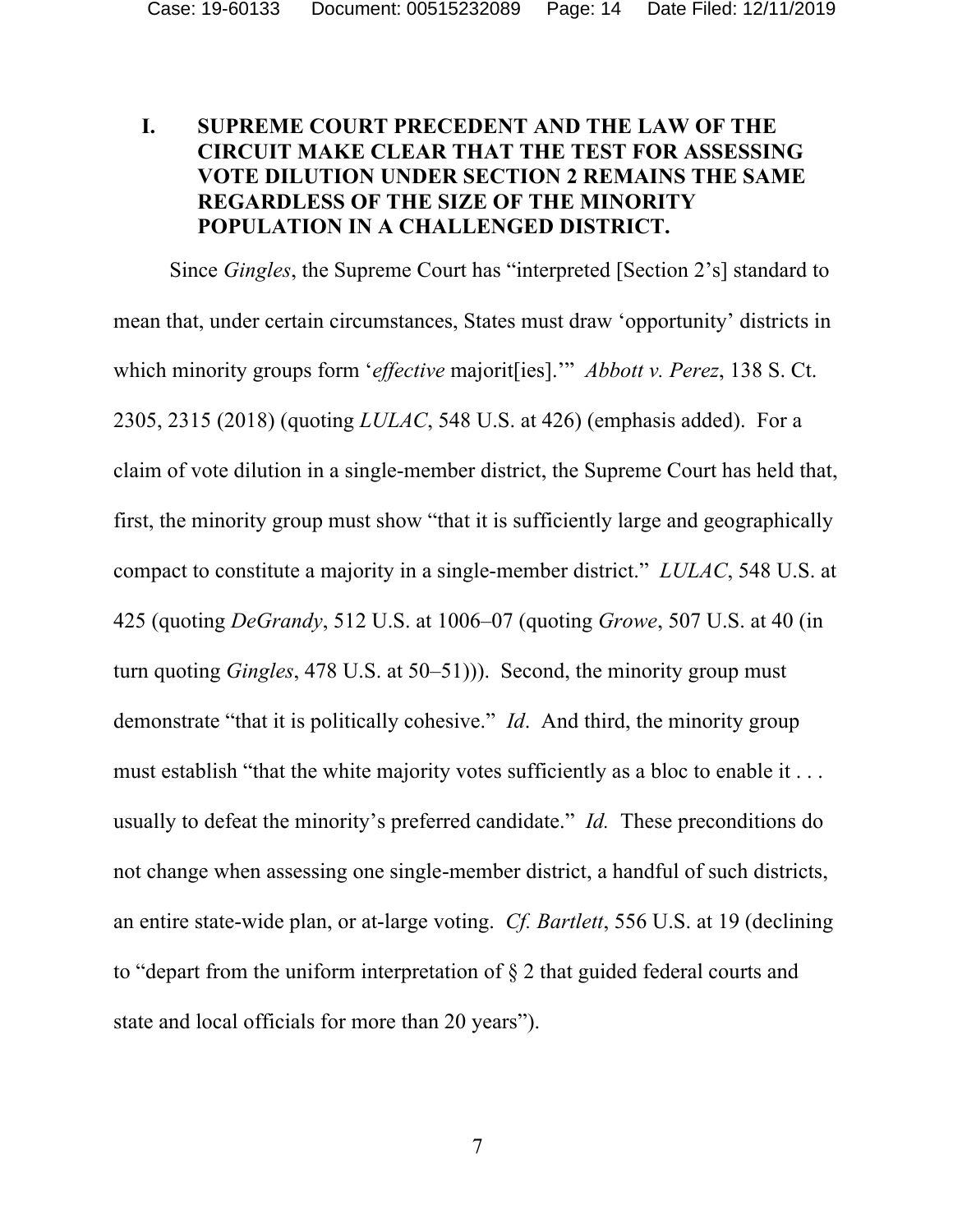The Court's recognition that Section 2 requires districts with "effective" and not just numerical majorities makes clear that a single-member district where minority voters make up the voting-age majority may still, "under certain circumstances," invoke Section 2's protections. This is so because, as the Supreme Court has recognized, it is "possible for a citizen voting-age majority to lack real electoral opportunity," *LULAC*, 548 U.S. at 428, as "political participation" is often "depressed where minority group members suffer effects of prior discrimination." *Gingles*, 478 U.S. at 69.

It is unclear whether Defendants are arguing (1) that, under Section 2's results standard, there is *per se* bar on challenges to single-member districts with a numerical majority, (2) that challenging a single-member district with a bare numerical majority of the protected group necessitates a different first *Gingles* precondition, or (3) that the presence of a numerical majority makes it impossible to demonstrate vote dilution under the totality of the circumstances. Regardless, each one of these arguments must fail in light of Supreme Court and Circuit precedent.

### **A. A Bare Majority of the Voting-Age Population Is Not a Bar to Proving Vote Dilution.**

Following the direction of the Supreme Court that a single statistic is not dispositive, this Court has rejected the *per se* rule urged by Defendants here—that is, that plaintiffs are prohibited from bringing a vote dilution claim under

8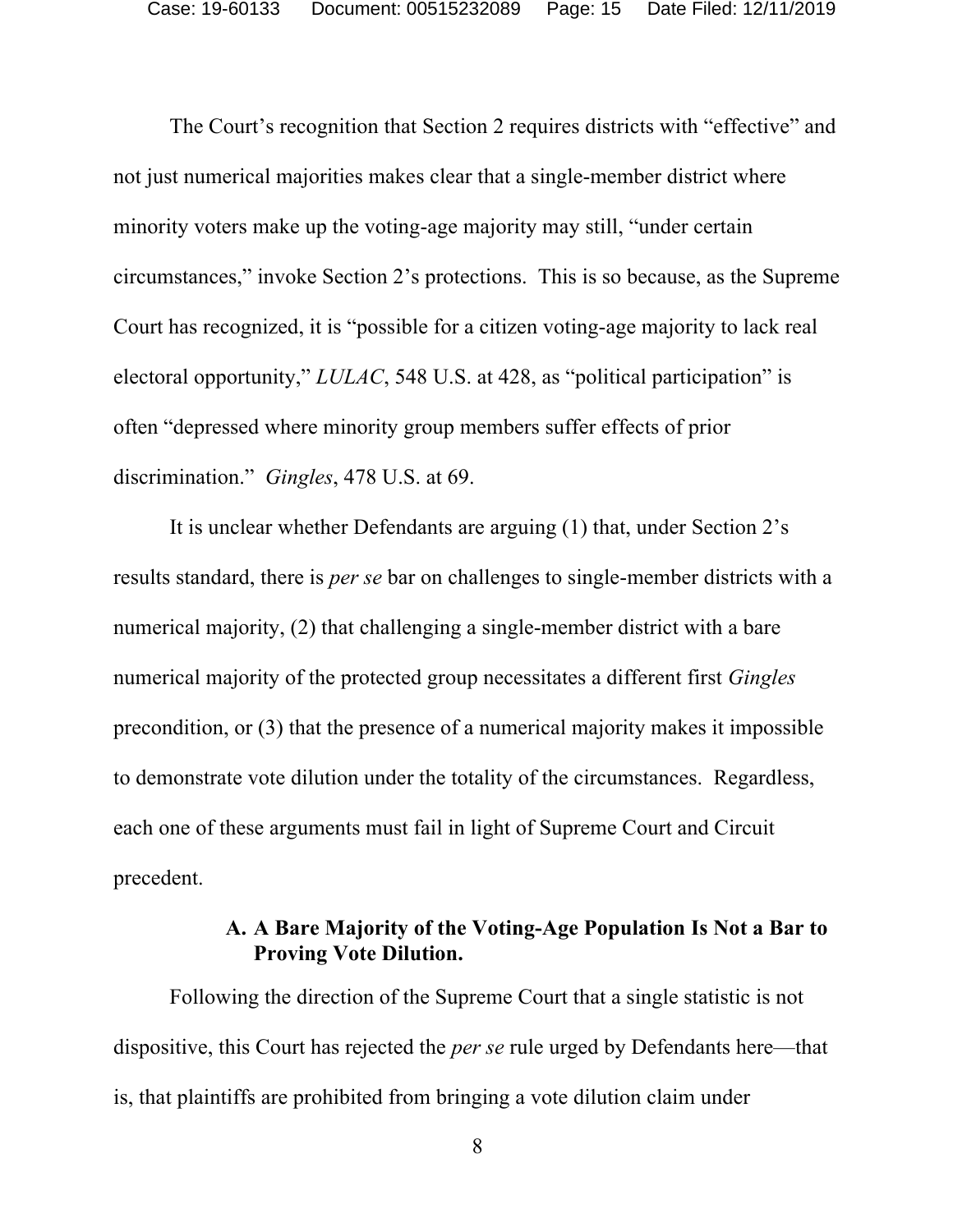Section 2's results standard when racial or language minority voters constitute a bare numerical majority of the voting-age population of a district. *See Salas*, 964 F.2d at 1547 ("Unimpeachable authority from our circuit has rejected any per se rule that a racial minority that is a majority of a political subdivision cannot experience vote dilution." (quoting *Monroe*, 881 F.2d at 1333)). <sup>2</sup> Other Courts of Appeals have almost uniformly followed the same approach. *See Mo. State Conf. of the NAACP v. Ferguson-Florissant Sch. Dist.* ("*FFSD*"), 894 F.3d 924, 934 (8th Cir. 2018) ("In short, minority voters do not lose VRA protection simply because they represent a bare numerical majority within the district.")3; *Pope v. Cty. of Albany*, 687 F.3d 565, 575 n.8 (2d Cir. 2012) ("[T]he law allows plaintiffs to challenge legislatively created bare majority-minority districts on the ground that

<sup>&</sup>lt;sup>2</sup> En banc consideration is necessary to "secure or maintain uniformity of the court's decisions." Fed. R. App. P. 35(a). Nearly every Court to have considered the question of whether plaintiffs can bring a claim of vote dilution when the minority group constitutes a bare statistical majority of the population has decided the same way, following the precedent of this Circuit. As there has been no intervening decisions of the Supreme Court indicating that the Court's earlier precedent should be overruled and because the panel decision is uniform with the earlier decisions of this Court, it should be affirmed en banc. *Cf. United States v. Jackson*, 825 F.2d 853, 857–60 (5th Cir. 1987) (en banc) (reconsidering Circuit precedent only where in conflict with Supreme Court precedent and weight of authority from other Circuits); *United States v. Reyna*, 358 F.3d 344, 349–50 (5th Cir. 2004) (en banc) (reconsidering Circuit precedent only where ample intervening Supreme Court precedent undermined the reasoning of earlier Circuit precedent).

<sup>3</sup> The State's assertion that *Jeffers v. Beebe*, 895 F. Supp. 2d 920 (E.D. Ark. 2012), with its per se rule that the plaintiffs could not make out a Section 2 claim because they had a numerical majority, is still good law because the Eighth Circuit, considering the same issue six years later, failed to mention *Jeffers*, Br. at 32 n.20, is flatly wrong. As the members of this Court are wellaware, a Circuit Court, in announcing a rule of law is not required to discuss every contrary ruling by a district court. It is the district courts that must heed the decisions of the Circuit Court; it is not up to the Circuit to find and expressly discuss every closed, contrary district court case.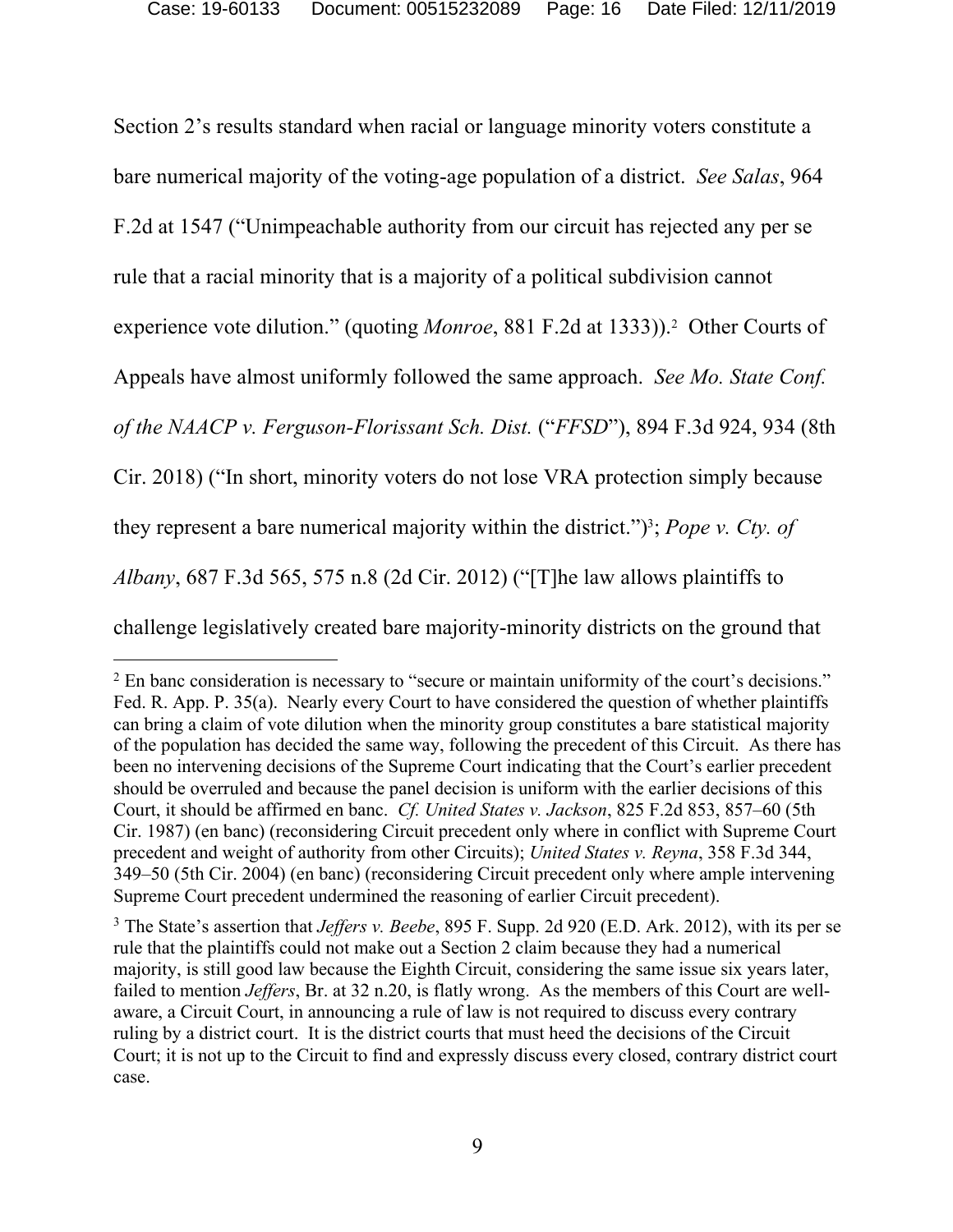they do not present the 'real electoral opportunity' protected by Section 2."); *Kingman Park Civic Ass'n v. Williams*, 348 F.3d 1033, 1041 (D.C. Cir. 2003) ("Vote dilution claims must be assessed in light of the demographic and political context, and it is conceivable that minority voters might have 'less opportunity . . . to elect representatives of their choice' even where they remain an absolute majority in a contested voting district."); *Meek v. Metro. Dade Cty.*, 908 F.2d 1540, 1546 (11th Cir. 1990) (reaffirming *Zimmer*, 485 F.2d at 1300, following Circuit reorganization, rejecting the conclusion that vote dilution could not be proven where racial minority was "a majority of the total population of the parish"); *see also Valladolid v. City of Nat'l City*, 976 F.2d 1293, 1294 (9th Cir. 1992) (determining that the first *Gingles* precondition was met in a challenge where Black and Hispanic voters made up 57.5% of the population).<sup>4</sup>

Thus, under guidance from the Supreme Court, the law of this Circuit, and all but one other Courts of Appeals to consider this question, minority voters are not precluded from invoking the full protections of the VRA simply because they form a numerical majority of a jurisdiction or district. These holdings are not

<sup>&</sup>lt;sup>4</sup> The Fourth Circuit is the only Circuit Court to have suggested otherwise, contrary to this Circuit and the great weight of consistent authority. In *Smith v. Brunswick Cty. Bd. of Supervisors*, the Fourth Circuit listed a numerical majority of the population as one factor along with "equal access to the polls" and being "free of undue influence in voting," as reasons, taken together, that the minority population in question could not invoke the VRA. 984 F.2d 1393, 1400 (4th Cir. 1993). This decision also arose in a starkly different context: where minority voters made up a super-majority of the voting-age population and had a consistently higher turnout rate. *See id.* at 1400–02.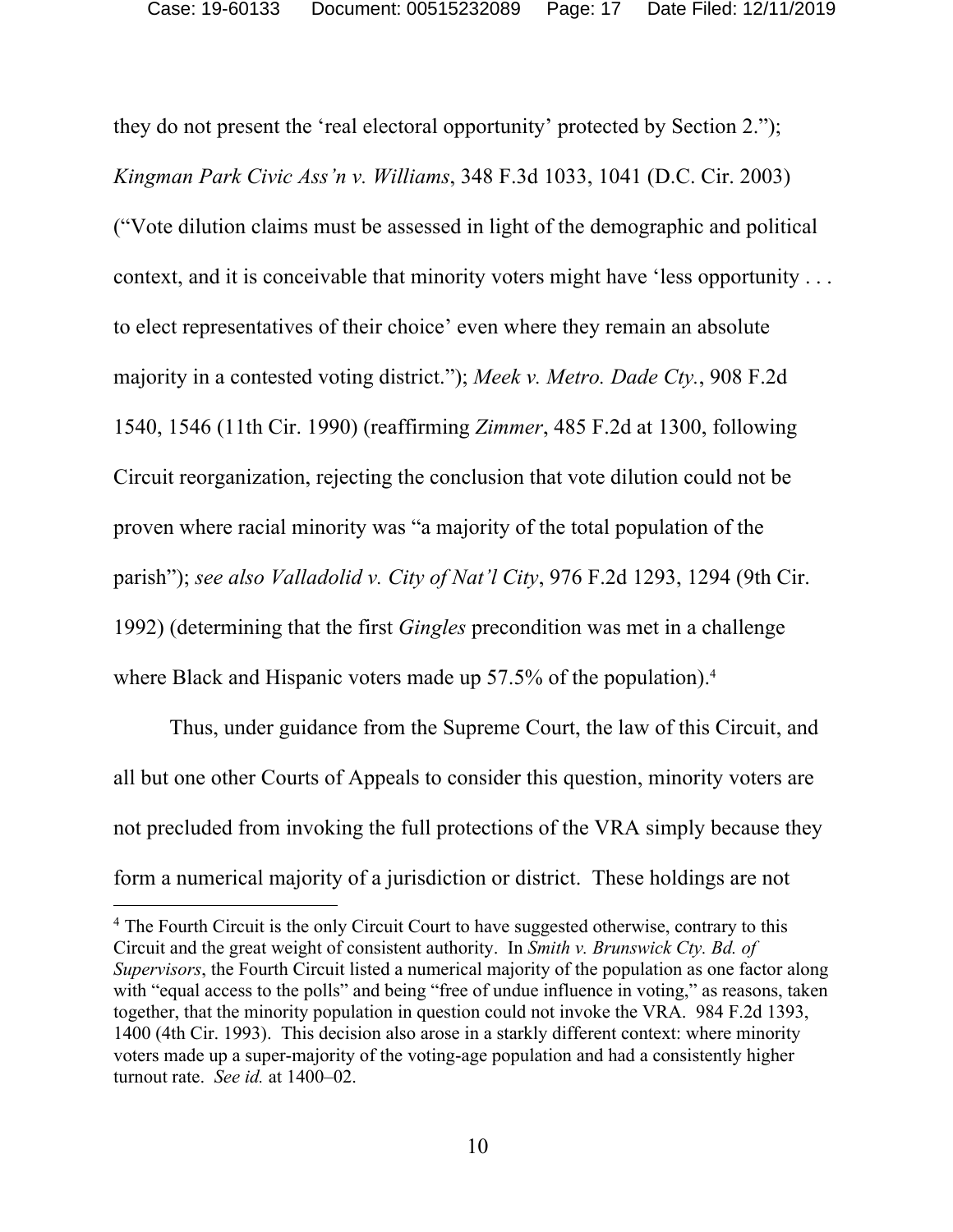limited to at-large schemes. The Supreme Court's observation that it is "possible for a citizen voting-age majority to lack real electoral opportunity" was in a case considering single-member districts. *LULAC*, 548 U.S. at 428. Likewise, the case in which the Second Circuit rejected a rule barring a numerical majority from the VRA's protection dealt with single-member districts. *See Pope*, 687 F.3d at 575 n.8; *see also Kingman*, 348 F.3d at 1041 (case rejecting per se rule also dealing with single-member districts); *Valladolid*, 976 F.2d a 1294 (case permitting challenge to single-member district with 57.5% minority population). And still other courts have found Section 2 violations in single-member districts where the minority group was a numerical majority. *See, e.g.*, *Perez v. Abbott*, 253 F. Supp. 3d 864, 879–90 (W.D. Tex. 2017) (three-judge court), (finding single-member district with a Hispanic citizen voting-age majority of 58.5% violated Section 2 in both intent and effect, which was not appealed in the rest of the case's subsequent history); *Baldus v. Members of Wis. Gov't Accountability Bd*., 849 F. Supp. 2d 840, 854–58 (E.D. Wis. 2012) (finding two single-member districts, with 54% and 61% minority voting-age population respectively, diluted voting strength).

The consistent conclusion of these courts makes sense in light of "what kind of 'minority' the Voting Rights Act protects." *Salas*, 964 F.2d at 1547. This Circuit has held that the "plain text of the statute, as affirmed by case law, makes clear that the Act is concerned with protecting the minority in its capacity as a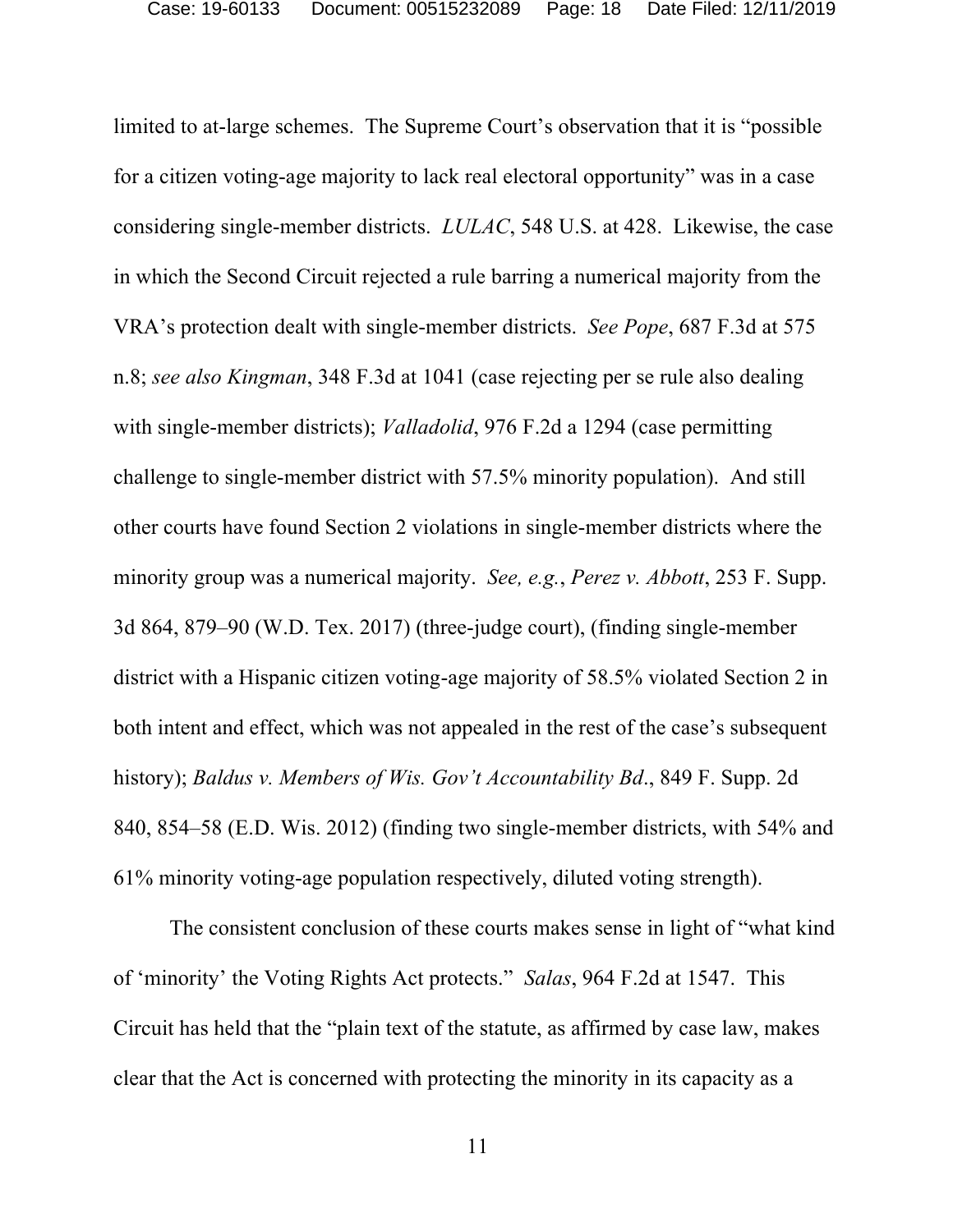*national racial or language group*." *Id.* (emphasis added). In reaching this conclusion, this Court noted that "minority" could be taken to mean either "a national racial or language minority" or "a numerical minority of voters in the jurisdiction at issue," and held that the concern of the VRA is the former. *Id.*; *see also FFSD*, 894 F.3d at 933 ("As *Gingles* notes, under the VRA, the term 'minority' does not refer to a purely numerical fact. Rather, section 2(a) protects the voting rights of 'any citizen who is a member of a protected class of racial or language minorities.'" (quoting *Gingles*, 478 U.S. at 43)).

*Bartlett* is not to the contrary of any of this precedent. *Bartlett* stands for the proposition that a racial minority must have a population over 50% to have an "opportunity to elect," but does not say that a district is immune from liability where its minority voters reach 50% of the district's voting-age population, such that claims are barred once a minority group becomes 50.1% (or, as here, 50.77%) of a district's voting-age population. Nor did it hold that, as a practical matter, such a numerical threshold is sufficient to elect a minority-preferred candidate in any circumstance. If 50% were talismanic, countless courts would not have found a required voting-age population well past a numerical majority, even upwards of 60% in some cases. *See, e.g.*, *Jones v. City of Lubbock*, 727 F.2d 364, 386 (5th Cir. 1984) (affirming finding of vote dilution and remedial plan with singlemember districts with minority voting-age populations of 72.7% and 55.7%);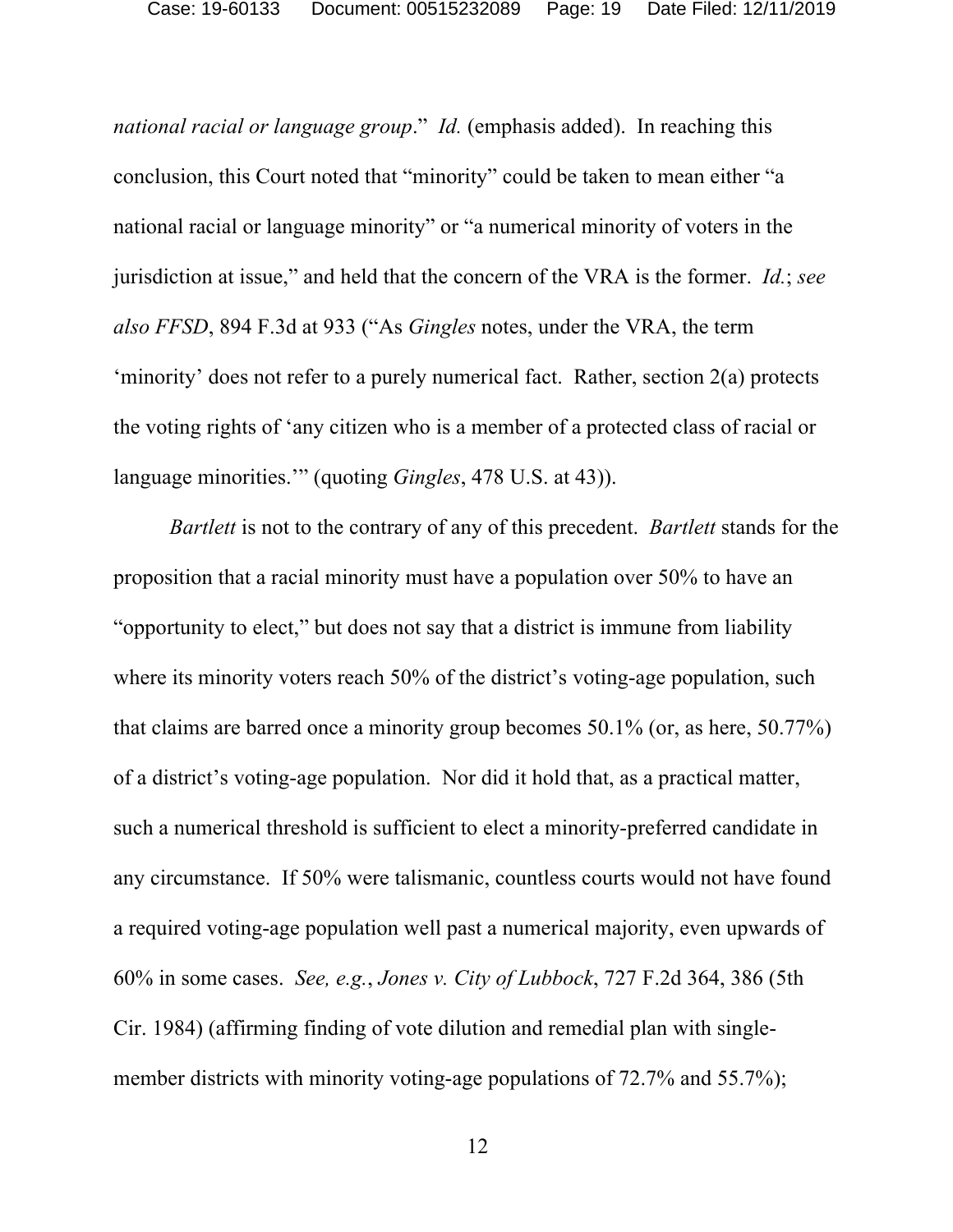*Kirksey v. Bd. of Supervisors of Hinds Cty*., 468 F. Supp. 285, 295 (S.D. Miss. 1979) (following remand from en banc panel of this Court that reversed the creation of remedial districts with too low minority voting-age populations, *Kirksey v. Bd. of Supervisors of Hinds Cty.*, 554 F.2d 139, 148–51 (5th Cir. 1977) (en banc), approving remedial districts with minority voting-age populations of 66.6% and 55.9%); *see, e.g.*, *also Bone Shirt v. Hazeltine*, 461 F.3d 1011, 1023 (8th Cir. 2006) (affirming finding of vote dilution and remedial plan with singlemember districts with minority voting-age populations of 65% and 74%); *United States v. Blaine Cty.*, 363 F.3d 897, 901 n.2 (9th Cir. 2004) (affirming finding of vote dilution and remedial plan with single-member district with minority votingage population of 87%); *McGhee v. Granville Cty.*, 860 F.2d 110, 113 (4th Cir. 1988) (approving remedial plan for finding of vote dilution with district with 67.5% minority voting-age population); *Ketchum v. Byrne*, 740 F.2d 1398, 1412– 14 (7th Cir. 1984) (rejecting use of simple majority as metric to determine necessary voting-age population to allow for the opportunity to elect candidates of choice noting that "frequently 65% of total population or 60% of voting-age population" is needed).

Indeed, Defendants seem to acknowledge that an intent claim can be made to challenge a district that is 50%+ minority voting-age population. Br. at 31. In so doing, Defendants implicitly admit that a district where the minority group makes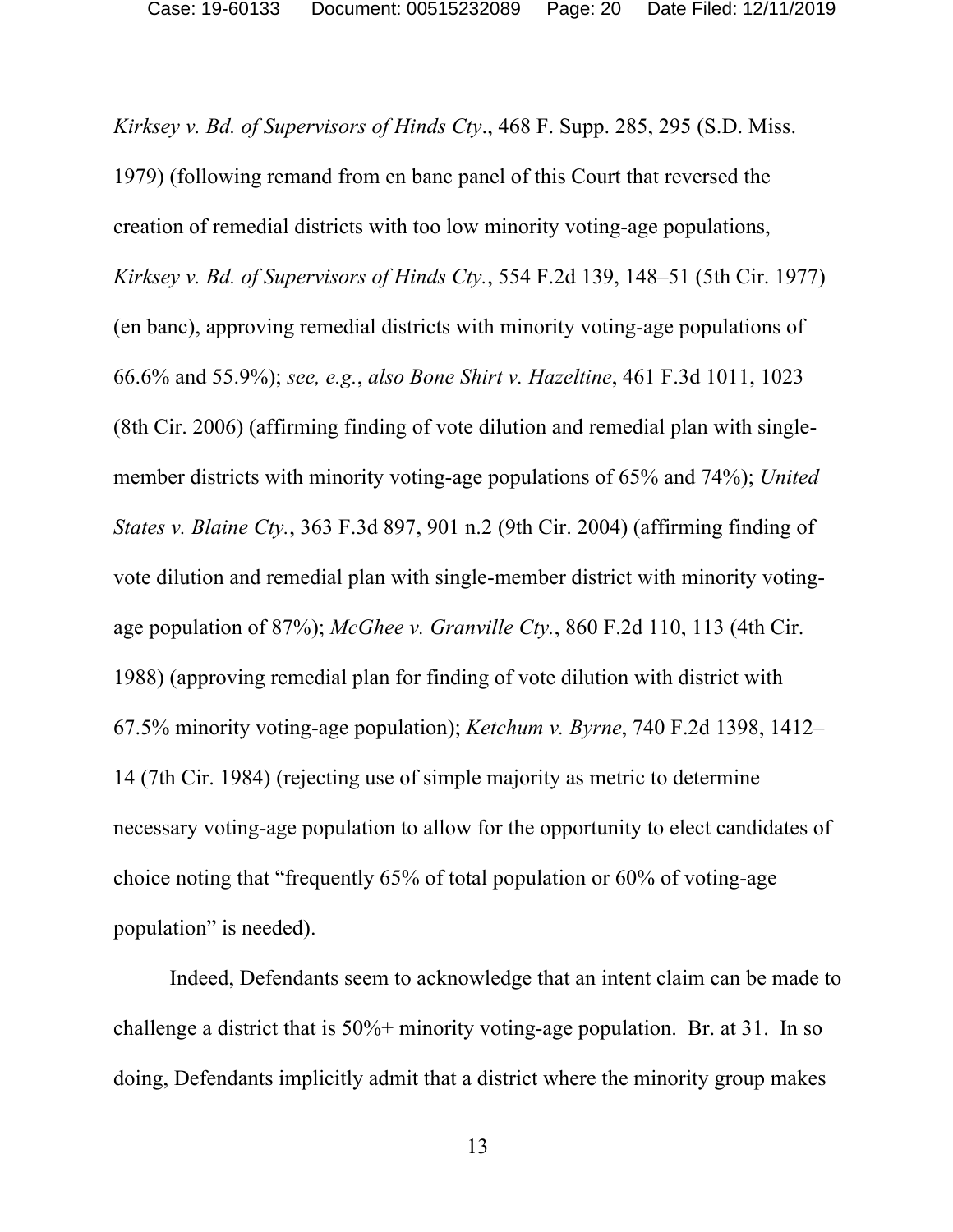up a statistical majority can operate to deprive minority voters of equal opportunity to elect candidates of choice, as there would be no reason for a jurisdiction to intentionally discriminate by drawing a district with 50%+ minority voting-age population unless, in some circumstances, such a district would fail to perform for minority voters.

Thus, there is no per se bar on a racial or language minority making out a vote dilution claim simply because they constitute a numerical majority, whether under an at-large scheme or in a single-member district.

### **B. The** *Gingles* **Preconditions Remain the Same Regardless of the Minority Population of a Challenged District.**

The Supreme Court has repeatedly "held that a claim of vote dilution in a single-member district requires proof meeting *the same* three threshold conditions for a dilution challenge to a multimember district: that a minority group be 'sufficiently large and geographically compact to constitute a majority in a singlemember district'; that it be 'politically cohesive'; and that 'the white majority vot[e] sufficiently as a bloc to enable it . . . usually to defeat the minority's preferred candidate.'" *DeGrandy*, 512 U.S. at 1006–07 (quoting *Growe*, 507 U.S. at 40) (emphasis added).

Defendants' citation to *Bartlett*'s summation of the first *Gingles* precondition in holding that districts where there is too small of a population to reach 50% do not satisfy this precondition, Br. at 31, attempts to obscure this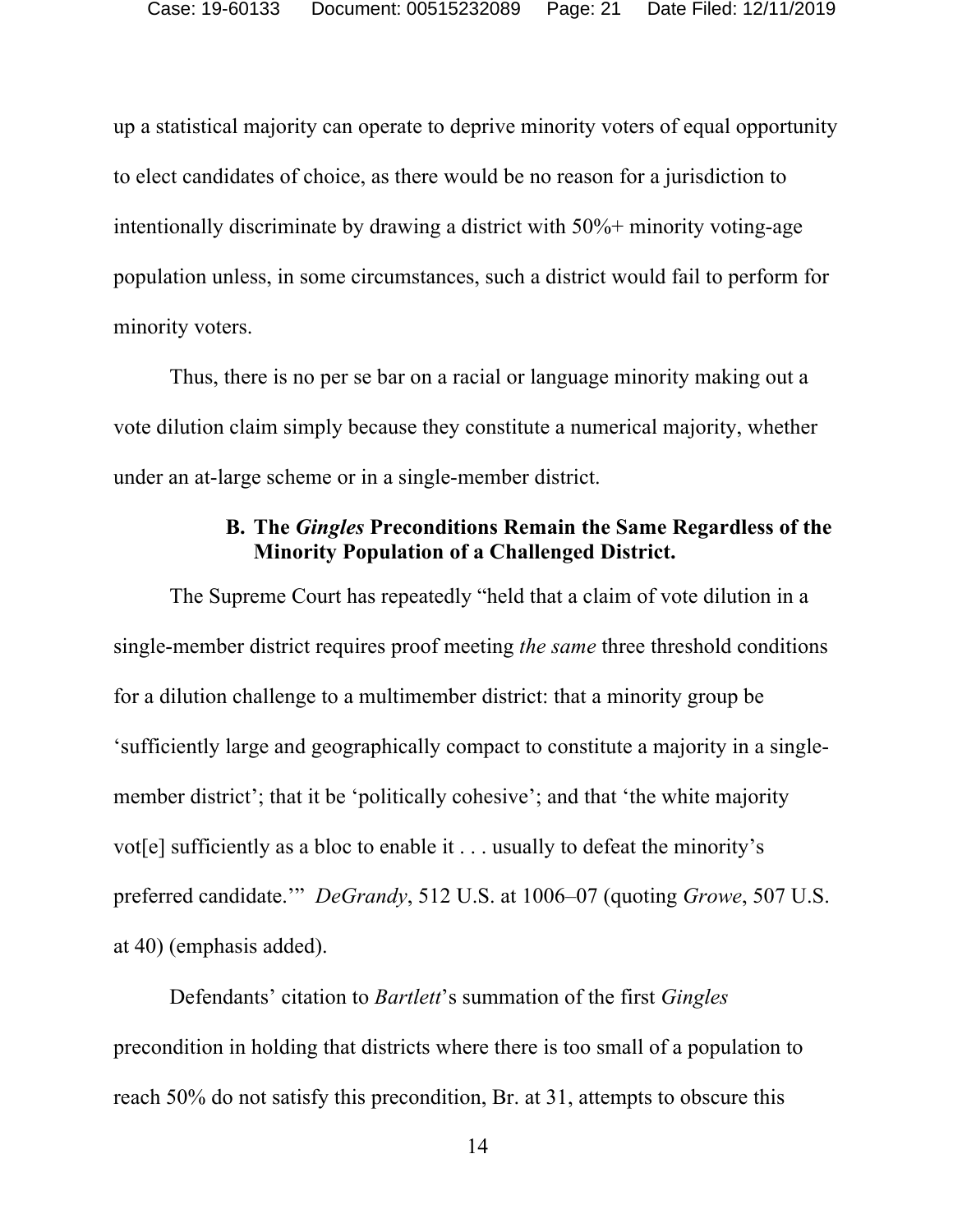consistent and standard test. *Bartlett* did nothing to change the *Gingles*  preconditions, clarifying only that the first precondition required precisely what it said—a population constituting a majority in a single-member district—as opposed to a functional review of populations too small to constitute a numerical majority. *Bartlett*, 556 U.S. at 19. The first *Gingles* precondition simply requires plaintiffs to show that the minority group be "'sufficiently large and geographically compact to constitute a majority in a single-member district.'" *DeGrandy*, 512 U.S. at 1006. Plaintiffs here have done so.

Likewise, Defendants repeatedly invoke *DeGrandy* in support of their arguments. That case, however, does not support Defendants' claims here. *DeGrandy* recognized that where it is not possible to create an additional district where minority voters have an opportunity to elect their candidates of choice, a state cannot be held liable for failing to do the impossible, explaining that "[w]hen applied to a claim that single-member districts dilute minority votes, the first *Gingles* condition requires the possibility of creating more than the existing number of reasonably compact districts *with a sufficiently large minority population to elect candidates of its choice*." *Id.* at 1008 (emphasis added). 5

<sup>5</sup> The fact that the first *Gingles* precondition was met in the instant case is illustrated by the November 2019 election under the remedial map enacted by the legislature. The new Senate District 22 was altered to provide the Black voters of the District an opportunity to elect their candidates of choice (which they did not have before), and this remedy did not come at the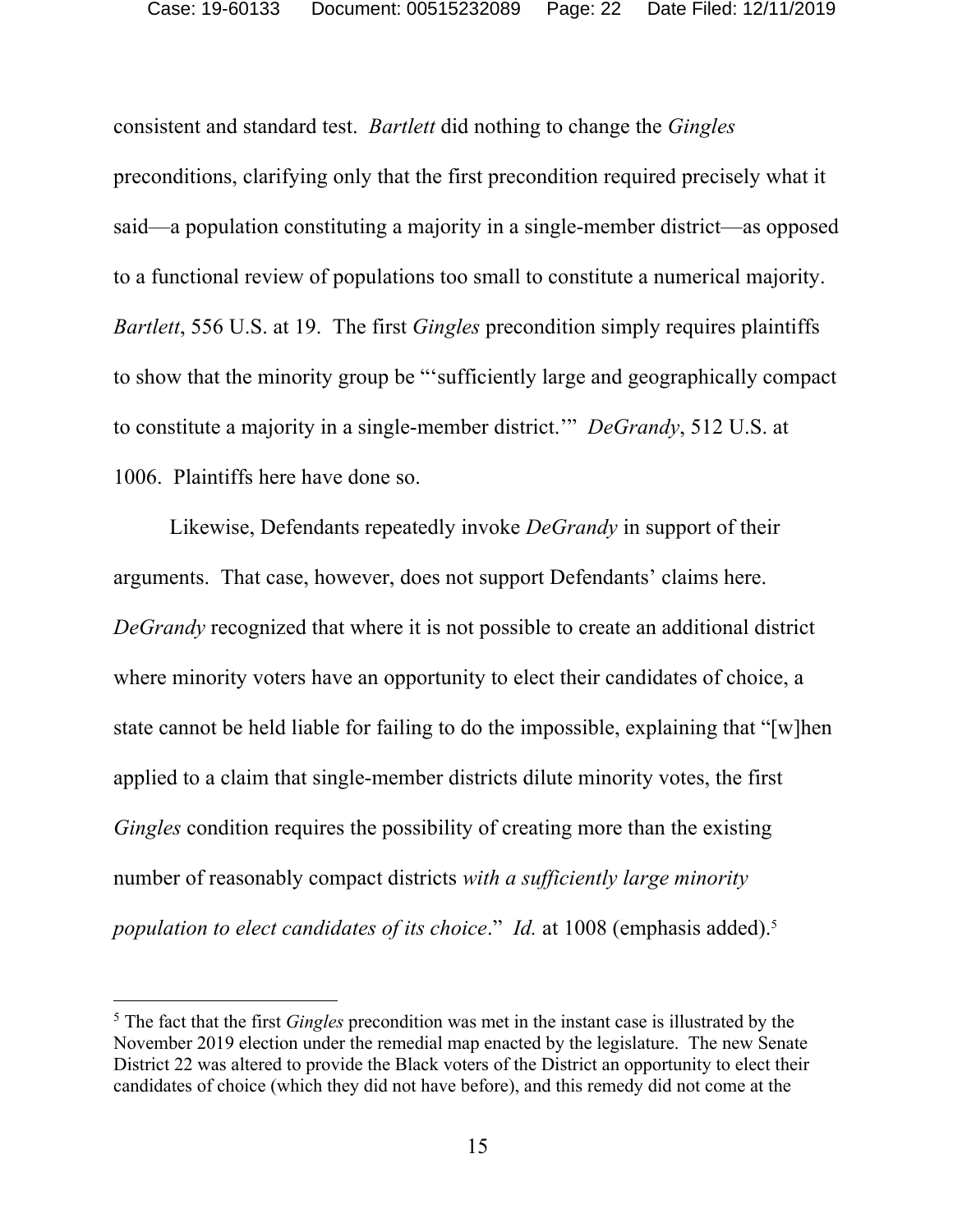The *Gingles* factors, of course, "cannot be applied mechanically and without regard to the nature of the claim." *Voinovich v. Quilter*, 507 U.S. 146, 158 (1993). That the challenged Senate District 22 had a 50.77% BVAP does not mean that the first *Gingles* pre-condition could not be met or the Plaintiffs were instead required to make some other showing. Under the particular facts of this case, Senate District 22 did not have "a sufficiently large minority population to elect candidates of its choice," *DeGrandy*, 512 U.S. at 1008, so the Plaintiffs' presentation of another reasonably compact district with a larger minority population met the first *Gingles* precondition, by creating another district "with a sufficiently large minority population to elect candidates of its choice," without dismantling an already existing such district.

Defendants ignore the factual determinations below and instead "mechanically" insist that because the challenged district had 50.77% BVAP, the first *Gingles* precondition was not (perhaps, in their estimation, could not be) met. This is error. To the extent Defendants are arguing that because a challenged single-member district has a BVAP over 50% it could never meet the first *Gingles* 

expense of any other districts "*with a sufficiently large minority population to elect candidates of its choice*," as the assignment of precincts in the remedial map did not deprive the voters of Senate District 13 of their opportunity to elect candidates of choice. Thus, in actual fact, there is now an additional district "*with a sufficiently large minority population to elect candidates of its choice*," conclusively demonstrating that the first *Gingles* precondition was met.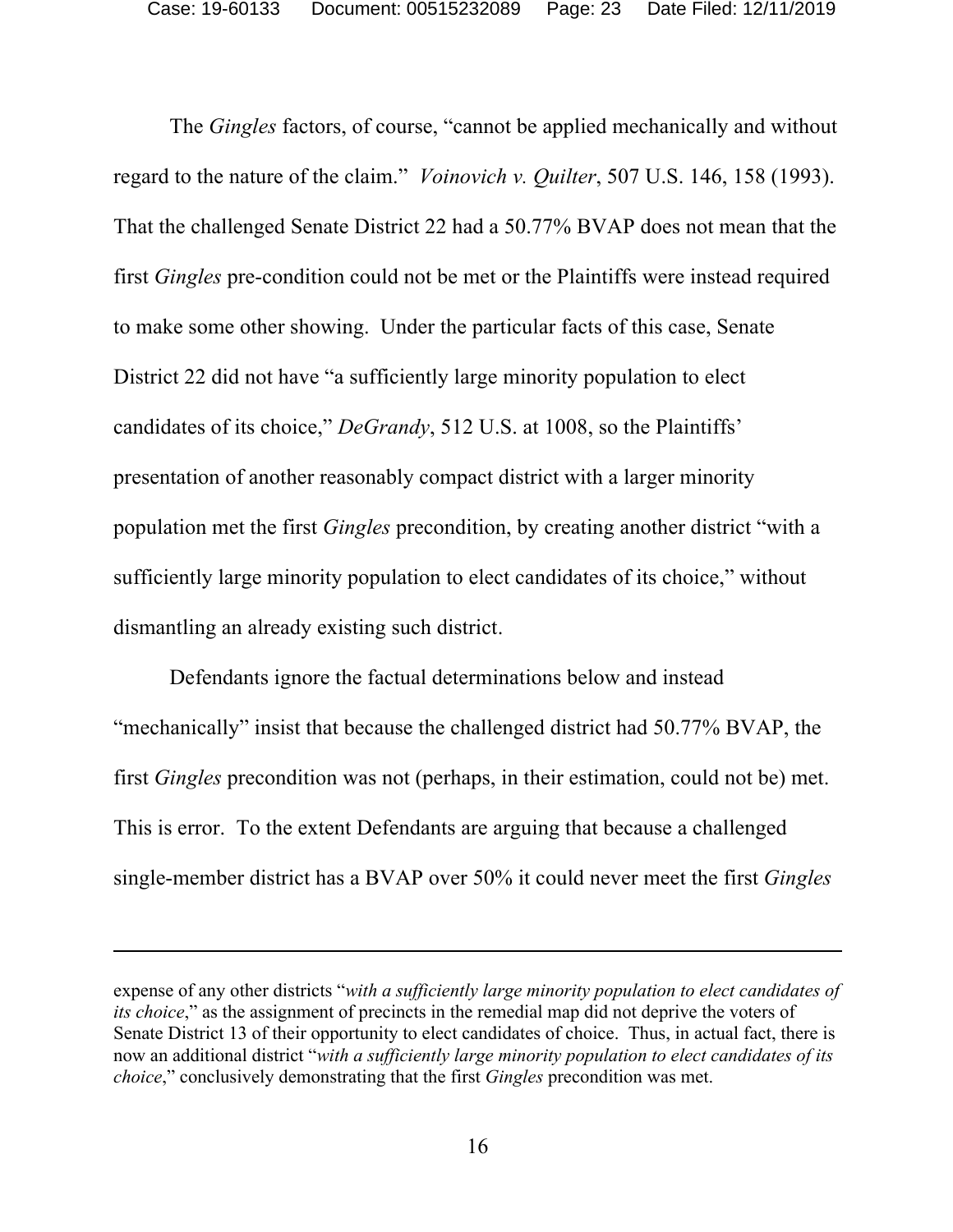pre-condition, Br. at 31–32, this is merely a restatement of the rejected argument that there is a per se bar on finding vote dilution where the minority group is a numerical majority.

To the extent Defendants are arguing that in cases where a challenged district has a bare numerical majority of the minority voting-age population a different first *Gingles* precondition must apply, Br. at 31 & n.19, such a conclusion has zero support in Supreme Court precedent. The Court has been clear that the identified *Gingles* preconditions apply equally in the case of at-large, multimember, and single-member districting. *See Gingles*, 478 U.S. 30; *DeGrandy*, 512 U.S. at 1006–07. The Supreme Court has rejected attempts to have it depart from the uniform interpretation that has consistently prevailed for, at this point, more than 30 years. *See Bartlett*, 556 U.S. at 19.

The district court acknowledged that the challenged Senate District 22 contained a bare numerical majority of the voting-age population, but found that it did not contain an "*effective* majorit[y]." *Perez*, 138 S. Ct. at 2315 (emphasis added). In the context of Section 2, the Supreme Court has been clear that "minority-majority districts" are those in which "a minority group composes a numerical, *working* majority of the voting-age population." *Bartlett*, 556 U.S. at 13 (emphasis added). Under the "intensely local appraisal" required, *Rogers v. Lodge*, 458 U.S. 613, 622 (1982), a BVAP of 50.77% in Senate District 22 was not

17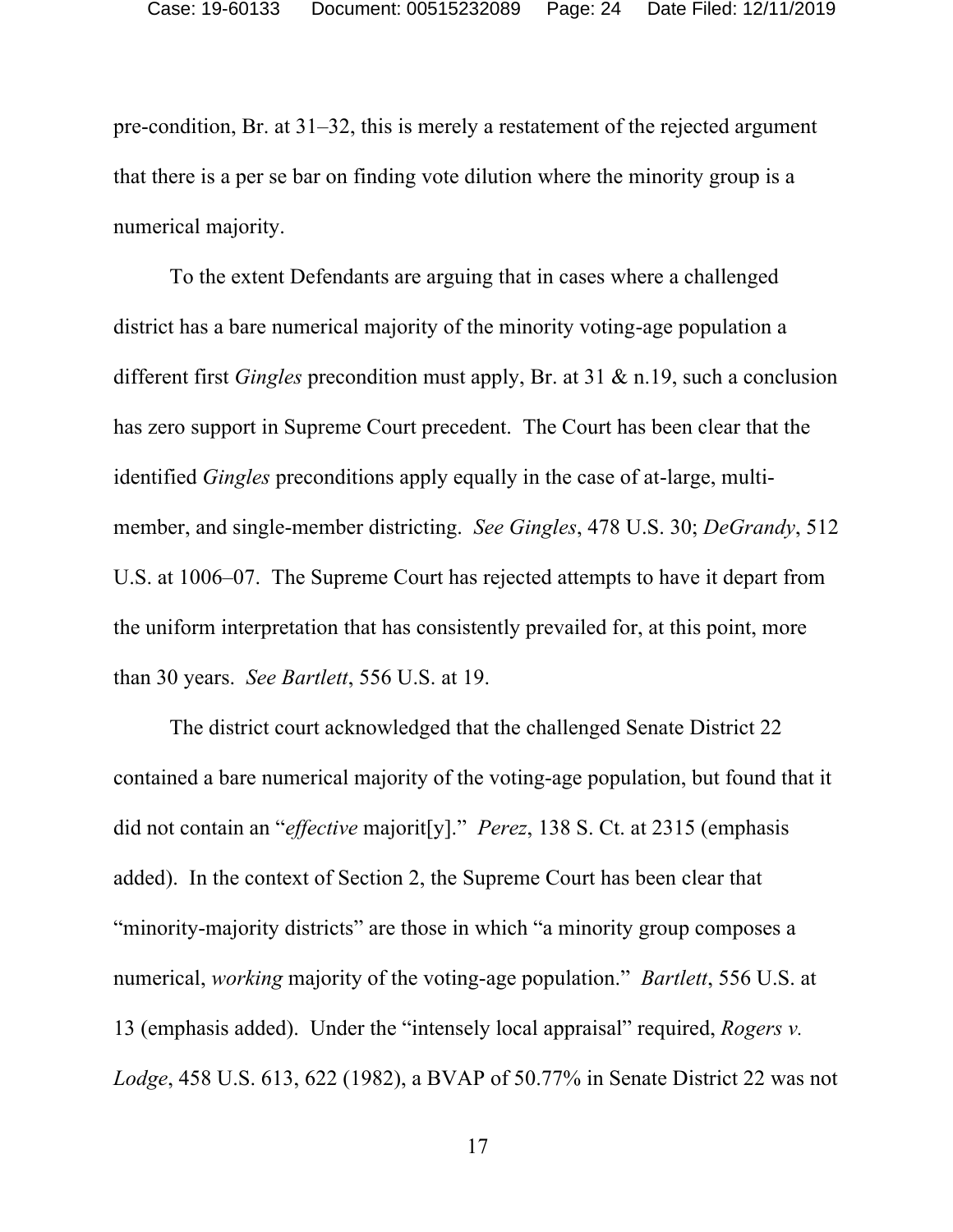sufficient for the Black population to be an "effective," *Perez*, 138 S. Ct. at 2315, and "working," *Bartlett*, 556 U.S. at 13, majority.

### **C. Equality of Opportunity Is Based on the Totality of Circumstances, Not a Single Statistic.**

The Supreme Court, this Circuit, and all of but one of the Circuit Courts to have considered the question at issue here, have "emphasized that access to the political process, aside from population statistics, is the criteria by which a court determines illegal or unconstitutional vote dilution." *Salas*, 964 F.2d at 1549. That a racial minority makes up a bare majority of the voting-age population does not alter this legal standard. In an attempt to have this single population statistic prevail over the "searching practical evaluation of the 'past and present reality'" required, *Gingles*, 478 U.S. at 79, Defendants take two disparate observations from *Bartlett* to cobble together a conclusion of the Supreme Court that simply does not exist. *See* Br. at 31 (quoting two distinct clauses from *Bartlett*, 556 U.S. at 18, 14, as if they were a single conclusion). Defendants point again and again to the simple numerical majority of 50.77% BVAP. In so doing, they try to hold up this "single statistic" as a shortcut to determine that vote dilution could not exist. The Supreme Court has rejected exactly this sort of mechanical statistical reliance, *DeGrandy*, 512 U.S. at 1020–21, as has this Circuit, *Zimmer*, 485 F.2d at 1303 ("to rely upon population statistics, to the exclusion of all other factors, is to give these statistics greater sanctity than that which the law permits or requires").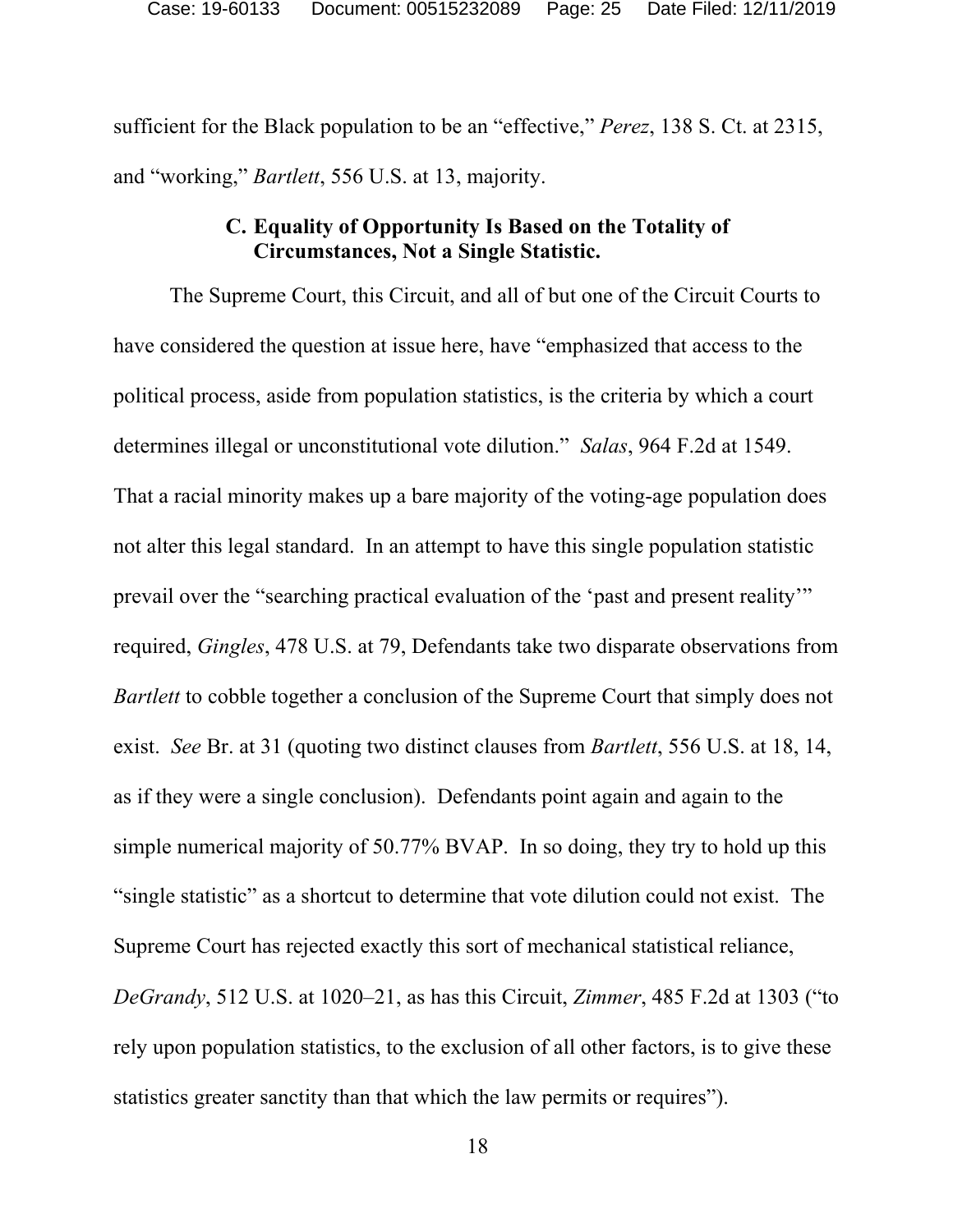Without even attempting the "intensely local appraisal" required, *Rogers*, 458 U.S. at 622, Defendants make the per se assertion that a "group having a majority cannot have 'less opportunity' than smaller groups." Br. at 32. This is both legally and factually incorrect. The Supreme Court has recognized that it is "possible for a citizen voting-age majority to lack real electoral opportunity." *LULAC*, 548 U.S. at 428. Whether a group has electoral opportunity must be determined based upon the "totality of the circumstances." 52 U.S.C. § 10301(b). The Supreme Court has repeatedly indicated the totality of the circumstances inquiry requires both the demonstration of the *Gingles* preconditions and a review of the so-called Senate Factors, which include, among other things, "the history of voting-related discrimination," . . . "the extent to which voting . . . is racially polarized," "the extent to which the State or political subdivision has used voting practices or procedures that tend to enhance the opportunity for discrimination against the minority group," "the extent to which minority group members bear the effects of past discrimination in areas such as education, employment, and health, which hinder their ability to participate effectively in the political process," and "the extent to which members of the minority group have been elected to public office in the jurisdiction." *Gingles*, 478 U.S. at 44–45; *see also LULAC*, 548 U.S. at 425–27; *DeGrandy*, 512 U.S. at 1010–11.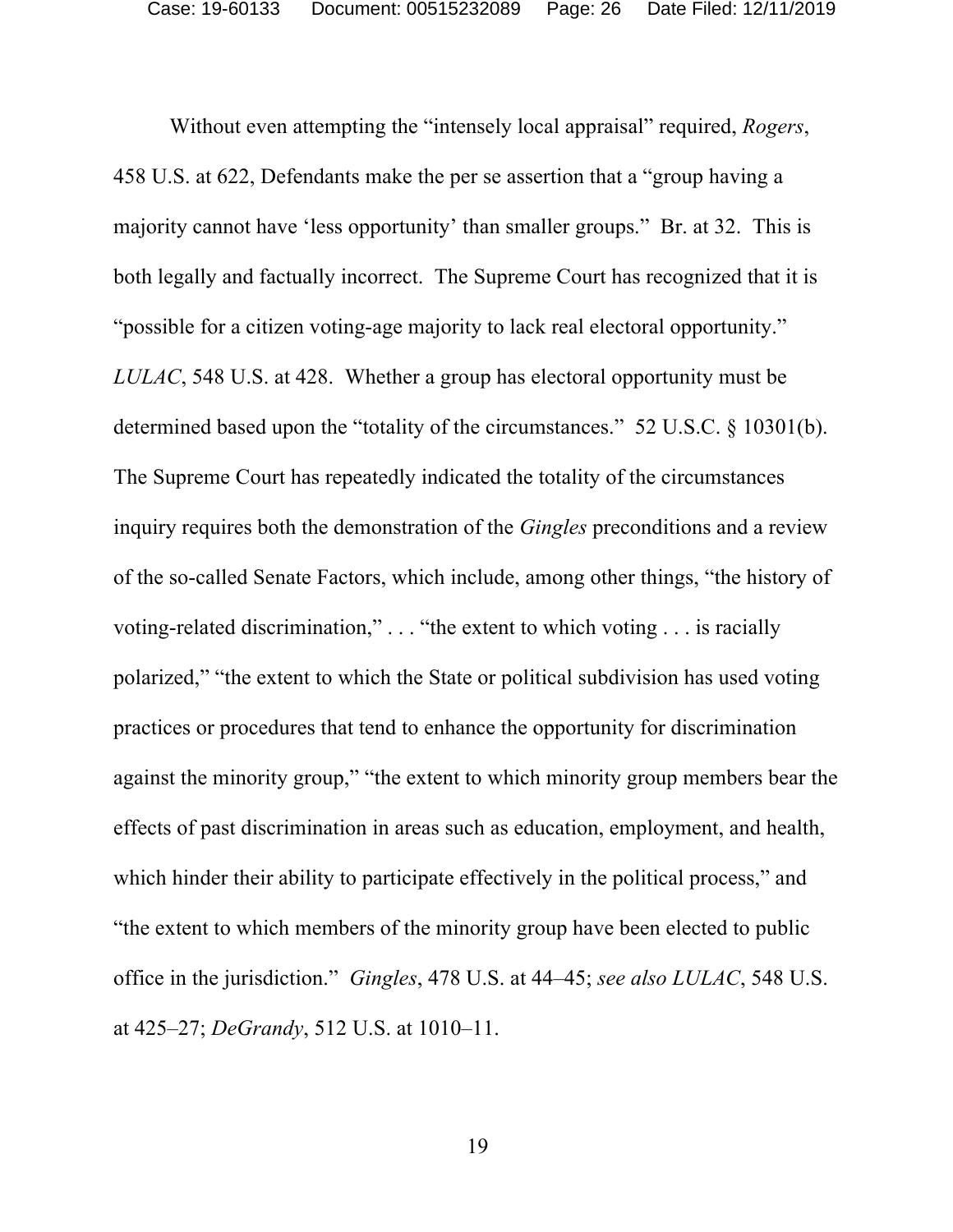Defendants' insistence that a minority group with a numerical majority cannot make such a showing ignores the governing jurisprudence that courts and litigants cannot just make assumptions regarding any of these showings. *Cf*. *DeGrandy*, 512 U.S. at 1012; *Gingles*, 478 U.S. at 46. The district court found that there were "vast differences" between Blacks and whites in District 22 in "education, employment, income, housing, and health indices, among others, that ultimately reflect the effects of slavery and segregation." ROA.384. And the district court credited "evidence that these socio-economic factors likely negatively impact voter turnout and that African-American communities in the Delta are less likely to have transportation options that facilitate voter turnout in odd-year elections," *id*., like the State Senate elections. The district court thus concluded that the Plaintiffs showed, consistent with Senate Factor 5, that "effects of discrimination" in District 22 "hinder[ed]" the ability of Black voters "to participate effectively in the political process." ROA.367, 373, 384.

Because of these "bleak" realities, ROA.367, having a bare numerical majority was insufficient to afford minority voters an equal opportunity to elect their candidates of choice. Defendants make no showing that the determinations of the district court were clearly erroneous, which they must in order to disturb such findings, "representing as they do a blend of history and an intensely local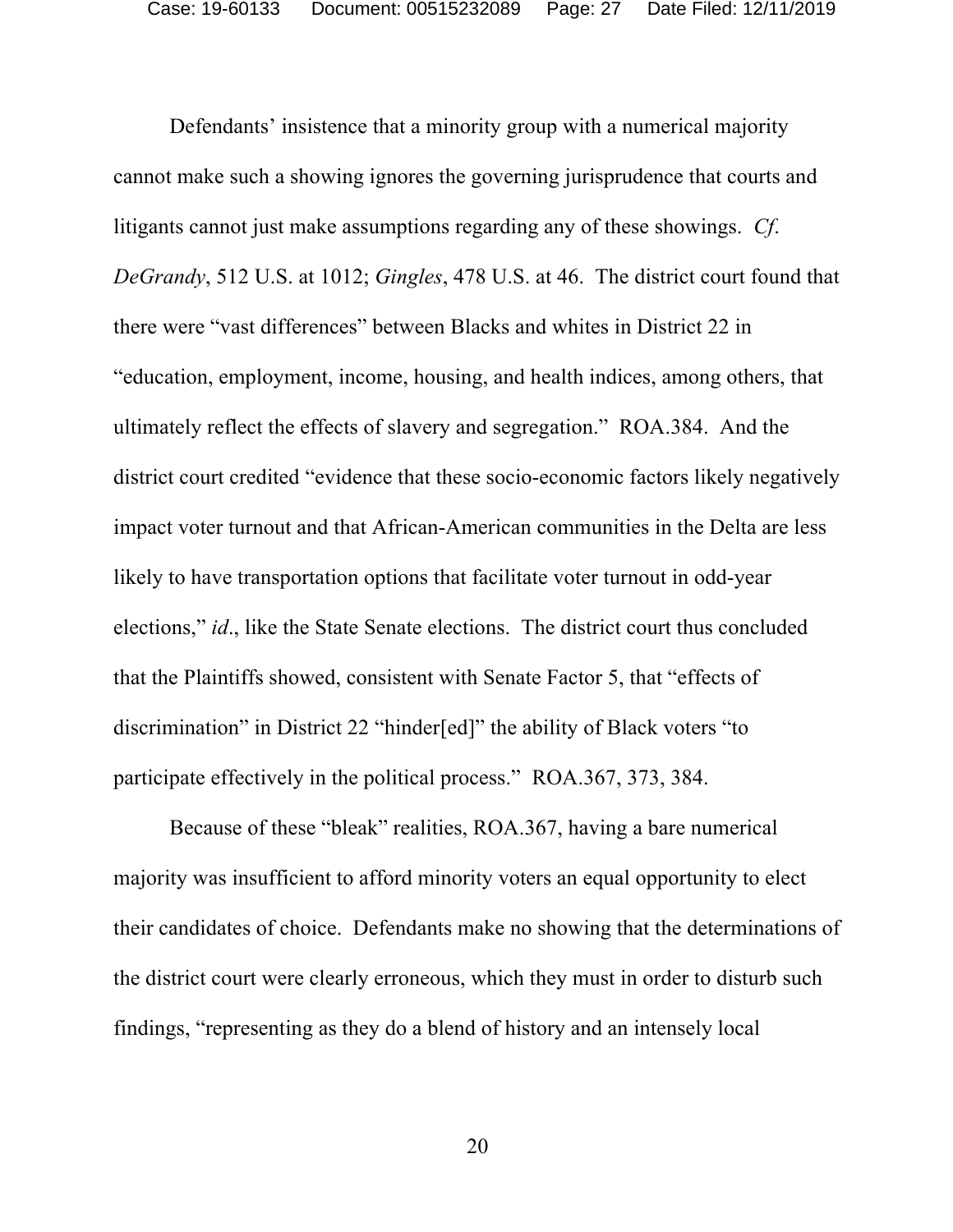appraisal" of the practice at issue. *White v. Regester*, 412 U.S. 755, 769–70 (1973); *Gingles*, 478 U.S. at 78–79.

Defendants' citation to *DeGrandy* does not alter the district court's assessment of the totality of the circumstances. *DeGrandy* considered a Section 2 challenge in an instance where "minority voters form *effective voting majorities* in a number of districts roughly proportional to the minority voters' respective shares in the voting-age population," and held that while "such proportionality is not dispositive in a challenge to single-member districting, it is a relevant fact in the totality of circumstances to be analyzed when determining whether members of a minority group have 'less opportunity than other members of the electorate to participate in the political process and to elect representatives of their choice.'" *DeGrandy*, 512 U.S. at 1000 (emphasis added) (quoting 52 U.S.C. § 10301). The Court was explicit that "the degree of probative value assigned to proportionality may vary with other facts" as "[n]o single statistic provides courts with a shortcut to determine whether a set of single-member districts unlawfully dilutes minority voting strength." *Id.* at 1021–22. This is yet another aspect of the totality of the circumstances that does not support Defendants' assertions.6

<sup>6</sup> Proportionality, as identified in *DeGrandy*, does not advance Defendants' arguments. Based on the 2010 Census, Mississippi has a BVAP of 34.9%. *See* American FactFinder, P10 Race for the Population 18 Years and Over, factfinder.census.gov (select Mississippi from "Add/Remove Geographies," dividing the total of those identified as any part Black by the total population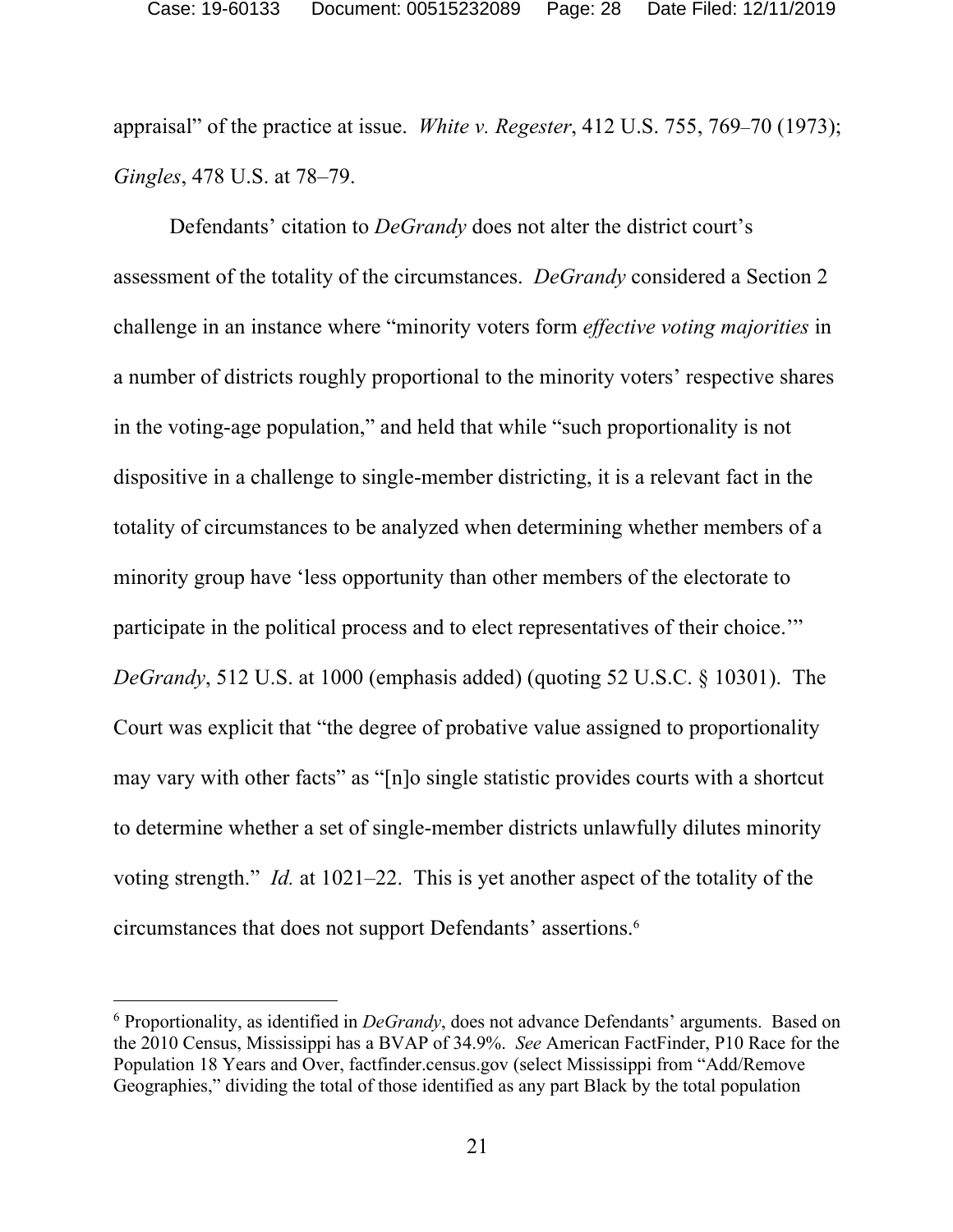Contrary to Defendants' contention, "equality or inequality of opportunity" cannot be assessed simply by looking at the single statistic of the minority group's numerical population, instead they are "intended by Congress to be judgments resting on comprehensive, not limited, canvassing of relevant facts." *DeGrandy*, 512 U.S. at 1011. It is unsurprising that a racial minority group with a bare numerical majority can still lack equality of opportunity as both the "[Supreme] Court and other federal courts have recognized that political participation by minorities tends to be depressed where minority group members suffer effects of prior discrimination such as inferior education, poor employment opportunities, and low incomes." *Gingles*, 478 U.S. at 69. To be sure, there will be instances where members of a racial minority make up a numerical majority (or even a numerical minority) of the population in a district and have equal opportunity to elect their preferred candidates, such that the jurisdiction in question faces no liability under Section 2. This determination, however, is not based solely on the number of minority voters in a district, but upon the totality of circumstances demonstrating it to be the case.

gives any part BVAP of 34.99%, diving single-race Black by the total single-race population gives single-race BVAP of 34.97%). Prior to the remedial map in this case, Mississippi had 14 of 52 State Senate Districts where "minority voters form effective voting majorities," which amounts to 26.92%. Only at 18 of 52 Districts (34.62%) would the districting plan be approaching the proportionality considered in *DeGrandy*. Thus, proportionality is yet another aspect of the totality of circumstances in this case that points to inequality of opportunity.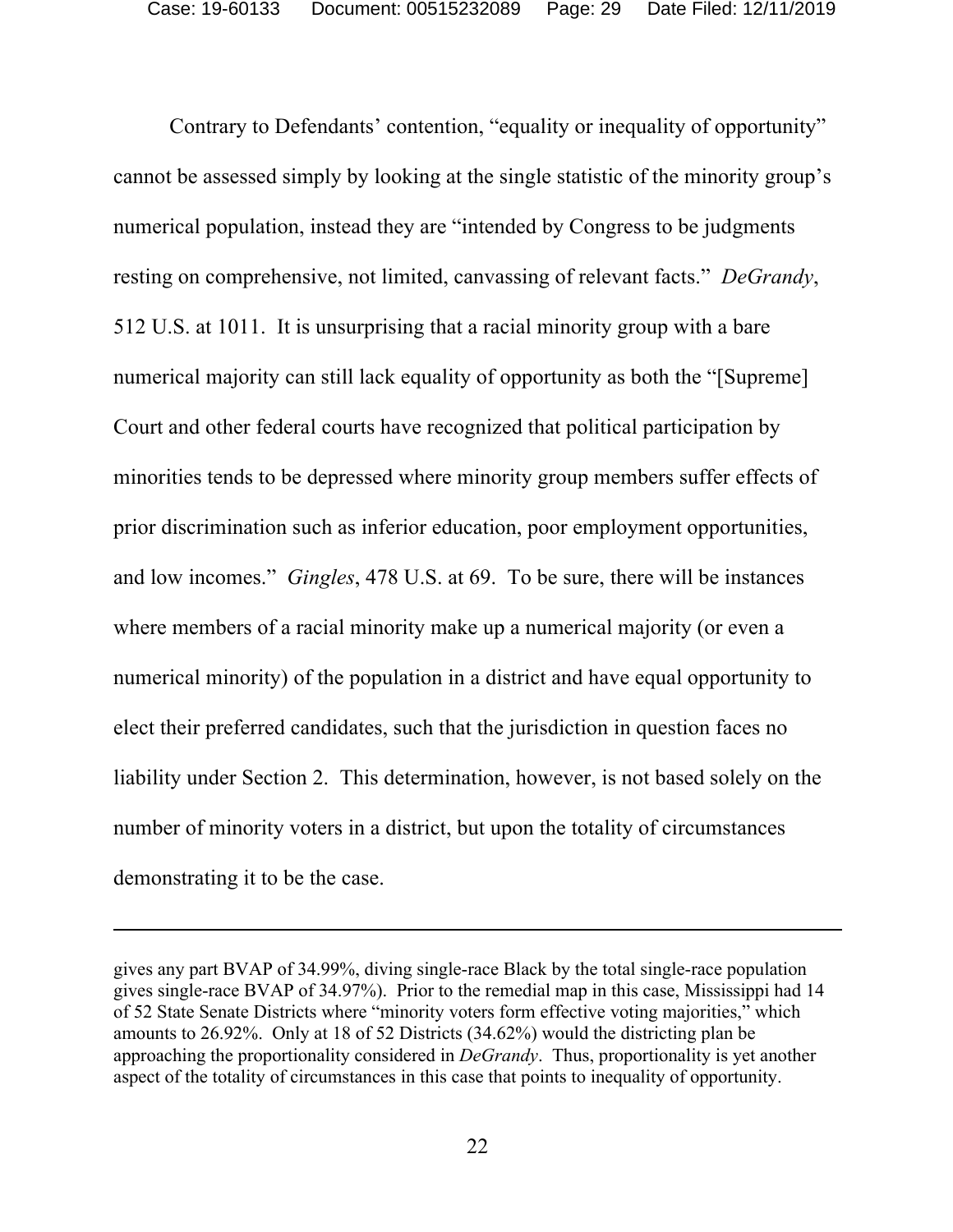Case: 19-60133 Document: 00515232089 Page: 30 Date Filed: 12/11/2019

### **II. THE FACTS OF THIS CASE DO NOT REQUIRE A SHOWING OF INTENTIONAL DISCRIMINATION.**

Asserting a claim of vote dilution under Section 2 is not converted into a claim of intentional discrimination simply because the minority group in the district has a bare majority of the voting-age population. Defendants seem to contend that Plaintiffs had to make a showing of intentional discrimination, Br. at 34–35, but such an assertion is unmoored from the text of the statute and from vote dilution precedent. As this case is governed by the results test of Section 2, it does not entail a potentially sensitive inquiry into legislative intent. *Cf. Veasey v. Abbott*, 830 F.3d 216, 280–81 n.3 (5th Cir. 2016) (en banc) (Jones, J., concurring in part and dissenting in part).

Grabbing on to the Supreme Court's use of the word "manipulation" in describing a plaintiff's showing in establishing Section 2 vote dilution, Defendants pivot to discussing "intentional 'manipulation of district lines,'" Br. at 34–35. However, *Shaw v. Hunt*, the case cited by Defendants, lays out the same precedent already discussed herein and does not even suggest that plaintiffs must make a showing of invidious intent to meet Section 2's results test. 517 U.S. 899, 914 (1996) (citing *DeGrandy*, 512 U.S. at 1007, 1010–12, *Gingles*, 478 U.S. at 50–51, and *Growe*, 507 U.S. 25). There is no legitimate legal ground to import a requirement of showing intentional discrimination onto the Plaintiffs' claims. That the challenged Senate District 22 was drawn in such a way that it did not contain a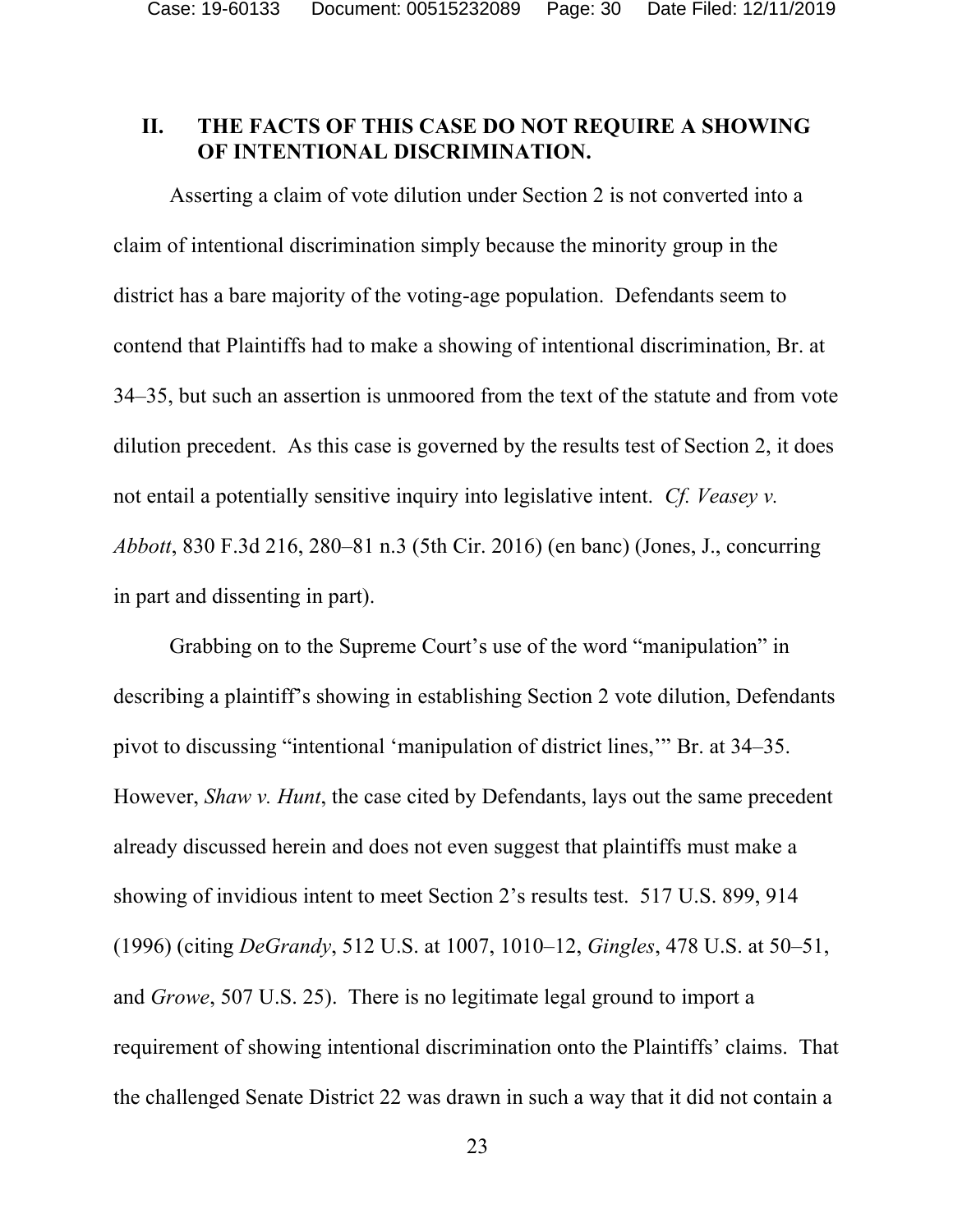"numerical, *working* majority of the voting age population," *Bartlett*, 556 U.S. at 13 (emphasis added), does not somehow convert the Plaintiffs' claims into ones of intentional discrimination, and Section 2 does not require such an allegation or showing.

Taken to its logical conclusion, Defendants' argument would compel plaintiffs alleging vote dilution, in every instance, to challenge multiple districts. This argument must fail. A plaintiff is not prevented from challenging the district in which they live simply because they have not identified other individuals living in the adjoining districts who are also injured by where the lines are drawn. Further, Defendants' rule would compel litigants to bring more expansive claims in every instance. As challenges to a districting scheme necessarily intrude on state decision making, a rule preferring more expansive challenges is in direct tension with the Supreme Court's jurisprudence. *See LULAC*, 548 U.S. at 415–16.

#### **CONCLUSION**

The district court rightly applied the precedent of the Supreme Court and this Circuit in conducting its searching "totality of the circumstances review." Its determinations, including its "ultimate findings of vote dilution" were not clearly erroneous, *see Gingles*, 478 U.S. at 77–79, and for these and all the foregoing reasons, its judgment should be affirmed.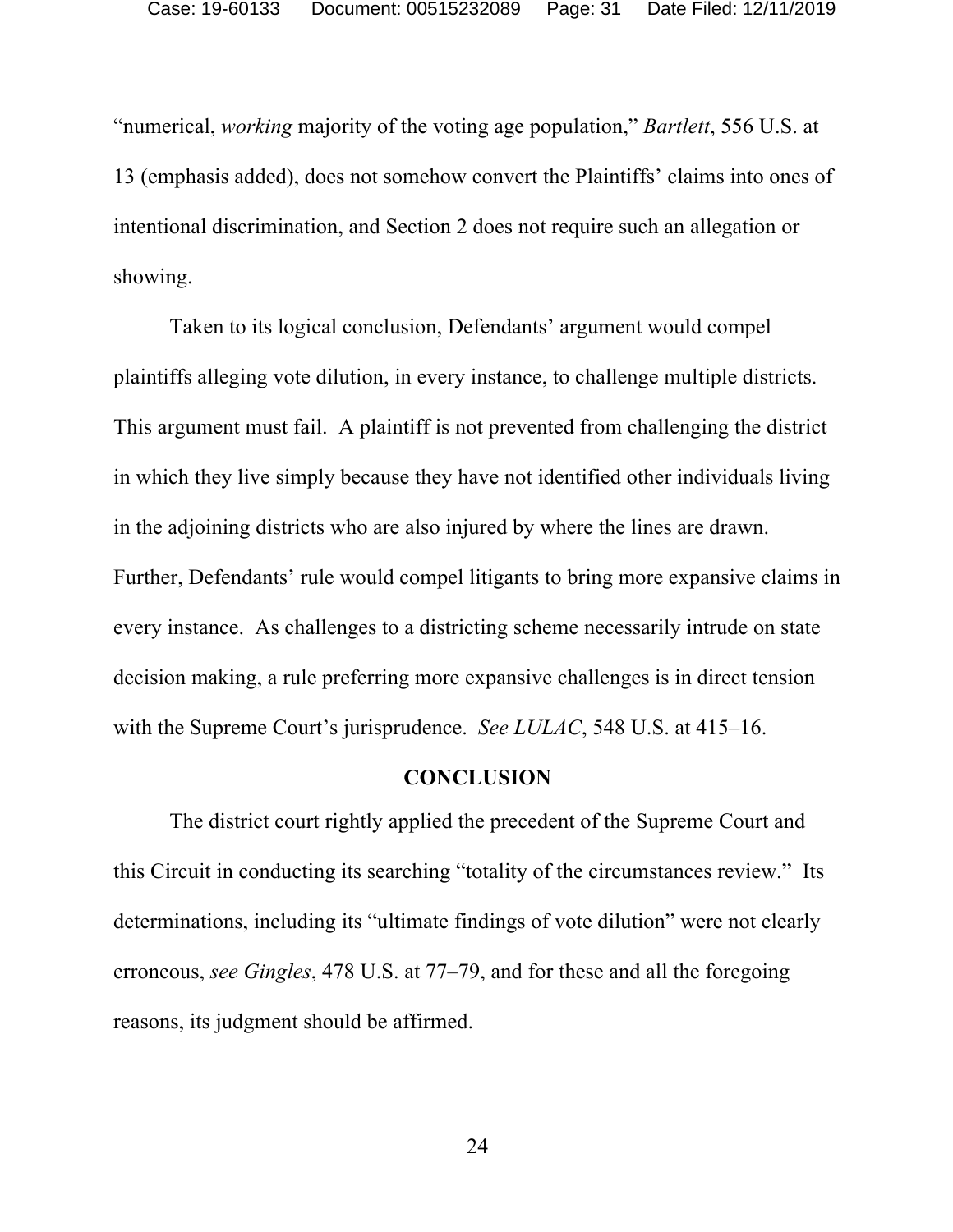November 29, 2019 Respectfully submitted,

*/s/ Theresa J. Lee*

Theresa J. Lee Dale E. Ho American Civil Liberties Union Foundation 125 Broad Street New York, NY 10004 (212) 284-7359 tlee@aclu.org

Joshua Tom ACLU of Mississippi Foundation 223 East Capitol Street Jackson, MS 39201 (601) 354-3408

*Counsel for Amici Curiae*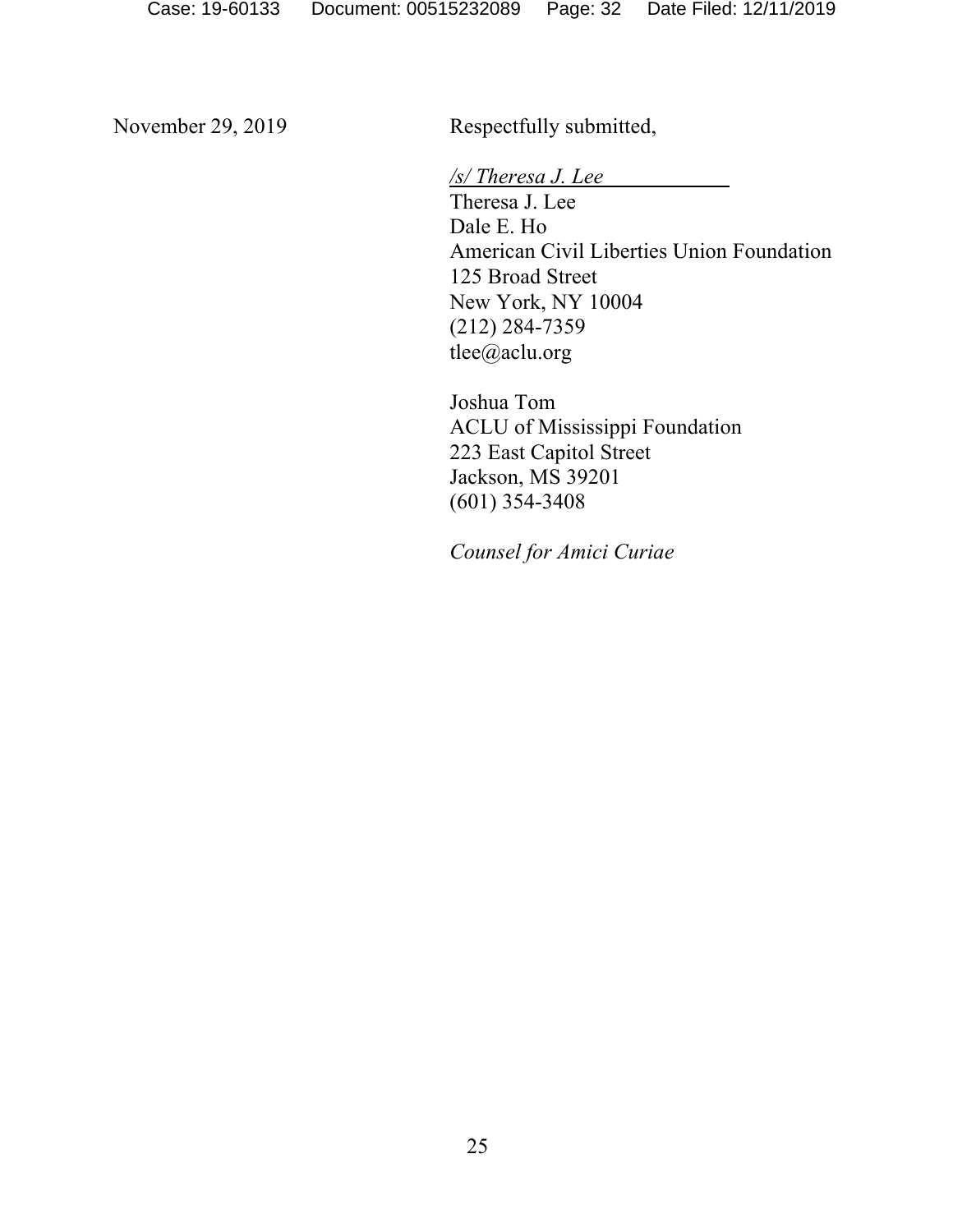#### **CERTIFICATE OF COMPLIANCE**

This document complies with the type-volume limitation of Federal Rule of Appellate Procedure 29(a)(5) and Fifth Circuit Rule 29.3 because, excluding the parts of the document exempted by Federal Rule of Appellate Procedure Rule 32(f) and Fifth Circuit Rule 32.2, this document contains 6,017 words.

This document complies with the typeface requirements of Federal Rule of Appellate Procedure 32(a)(5)(A) and Fifth Circuit Rule 32.1 and the type-style requirements of Federal Rule of Appellate Procedure 32(a)(6), as the document has been prepared in a proportionally spaced typeface using Microsoft Word 2010 in 14-point Times New Roman and 12-point Times New Roman for footnotes.

Dated: November 29, 2019 */s/ Theresa J. Lee*

*Counsel for Amici Curiae*